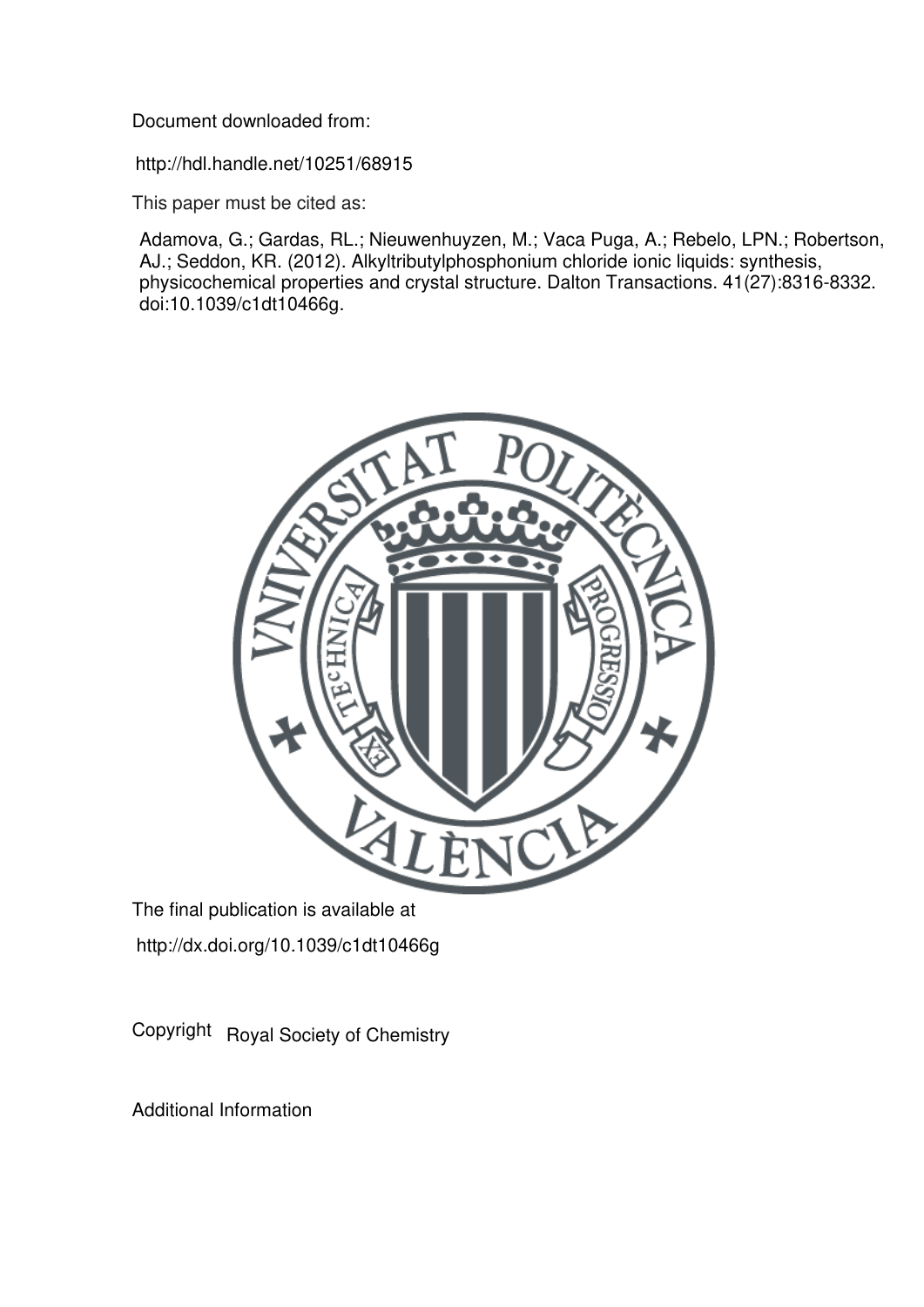Cite this: DOI: 10.1039/c0xx00000x

#### www.rsc.org/xxxxxx

## ARTICLE TYPE

### **Alkyltributylphosphonium chloride ionic liquids: synthesis, physicochemical properties and crystal structure**

Gabriela Adamová,<sup>*a*</sup> Ramesh L. Gardas,<sup>*a,b*</sup> Mark Nieuwenhuyzen,<sup>*a*</sup> Alberto V. Puga,<sup>*a*</sup> **Luìs Paulo N. Rebelo,***<sup>c</sup>***Allan J. Robertson***<sup>d</sup>*  **and Kenneth R. Seddon***a,c*

<sup>5</sup>*Received (in XXX, XXX) Xth XXXXXXXXX 20XX, Accepted Xth XXXXXXXXX 20XX*  **DOI: 10.1039/b000000x** 

A series of alkyltributylphosphonium chloride ionic liquids, prepared from tributylphosphine and the respective 1-chloroalkane,  $C_nH_{2n+1}Cl$  (where  $n = 1, 2, 3, 4, 5, 6, 7, 8, 9, 10, 12$  or 14) is reported. This work is a continuation of an extended series of tetralkylphosphonium ionic liquids, where the focus is on

 $10$  the variability of *n* and its impact on the physical properties, such as melting points / glass transitions, thermal stability, density and viscosity. Experimental density and viscosity data were interpreted using QPSR and group contribution methods and the crystal structure of propyl(tributyl)phosphonium chloride is detailed.

#### **Introduction**

<sup>15</sup>Tetraalkylphosphonium ionic liquids are a readily available family of ionic liquids that, in many applications, offer superior properties when compared to nitrogen-based ionic liquids.1-6 Applications investigated in recent years include their use as extraction and synthetic solvents, electrolytes in batteries, 20 corrosion protection, or in petrochemical applications.<sup>1</sup>

 The most attention in the literature has been given to the  $[P_{66614}]^{+}$  cation,<sup>7-10</sup> as this is commercially available with a range of different anions, and relatively cheap. However, there are very few systematic studies of the physicochemical and thermal

- 25 properties of ionic liquids prepared with different phosphonium cations. As a detailed systematic analysis of fundamental properties of tetraalkylphosphonium ionic liquids is necessary for future application of these compounds, we report here the properties of a related series of hydrophilic ionic liquids,
- $30 [P_{444 n}]$ Cl, where  $n = 1-8$ , 10, 12 or 14 (see **Figure 1**), to complement data recently published from our group relating to the hydrophobic  $[P_{888 n}]Cl.<sup>11</sup>$



**Fig. 1** The structure of the alkyltributylphosphonium cation,  $[P_{444n}]^+$ , 35 where  $n = 1, 2, 3, 4, 5, 6, 7, 8, 10, 12$  or 14.

 The variation of length in the variable alkyl chain has been studied with respect to its effect on the density, viscosity, melting points/glass transitions and thermal stability. Related studies based on the alkyltrihexylphosphonium cations will be published 40 shortly.<sup>11, 12</sup> Although there are a few recent papers reporting

This journal is © The Royal Society of Chemistry [year] **[igurnal]**, [year], [year], **[vol]**, 00–00 | **1** 

tetrabutylphosphonium salts with different anions, the most interesting ones feature anions derived from amino acids.13-15 However, reports of alkyltributylphosphonium halides date back the 1980s, when Knifton (a Texaco chemist) published a <sup>45</sup>fascinating series of patents and papers in which the "molten salts" ( $[P_{44416}]Br$ ,  $[P_{4444}]I$ ,  $[P_{4444}]Cl$  or  $[P_{4444}] [O_2CMe]$ , with

the cynosure on  $[P_{4444}]Br$ ) were used as the basis for the hydroformylation of internal olefins in the presence of a range of ruthenium catalysts.16,17-26 Alkyltributylphosphonium halides  $50$  were successfully applied in late 80s as a biocides<sup>27</sup> or as compounds with microbiological activity for water treatment.<sup>28</sup> The series presented here has also been tested for toxicity with respect to a specific group of fungi, by Pereira´s group in Portugal, and these data will be reported elsewhere.<sup>29</sup>

<sup>55</sup>Despite the impact of Knifton´s studies, it was not until 1990 that tributylphosphine was produced on a large commercial scale. Since that time, not only have tetrabutylphosphonium chloride and bromide become available on the multi-ton scale, but so have many trialkylphosphines.<sup>7</sup> This manuscript illuminates the <sup>60</sup>versatility and practical applicability of ionic liquids derived from tributylphosphine by making available for the first time a systematic study of their physical and structural properties and contrasts them with those of related tetraalkylammonium salts.

#### **Experimental**

#### <sup>65</sup>**Instrumental**

**Autoclave.** The miniclave drive manufactured by Büchi Glas Uster (Switzerland) was purchased from Ken Kimbel & Co. Ltd. (United Kingdom). The autoclave consists of a glass reactor with nominal volume 200 cm<sup>3</sup>; holder for glass reactor with stainless <sup>70</sup>steel anti-splinter cage; insert ring; cover plate with 6 welded-in ¼ " Swagelok connections, welded on bmd 075 magnetic drive; O-ring seal; union nut and holding rod. The magnetic coupling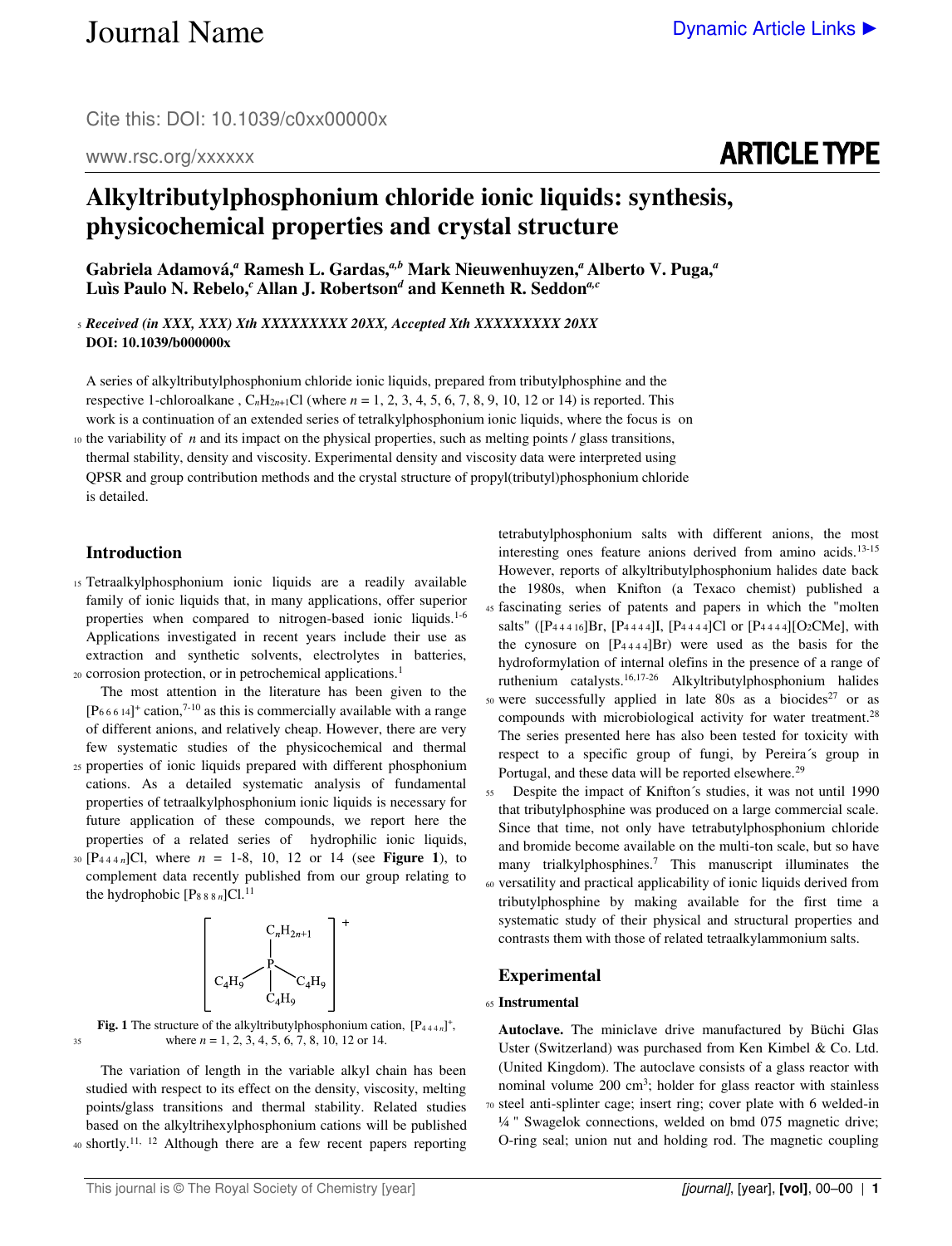(bmd 075) is combined with the cyclone 075 (0-2500 rpm) equipped with an electric motor, into a hermetically sealed unit. The controller is equipped with a remote control input for external speed adjustment. The stationary housing of the

- <sup>5</sup>magnetic drive and the cover plate are welded together and built as one common unit. The cover plate contains pressure relief valve, platinum resistance thermometer (Pt 100), gas inlet tube, pressure gauge and an inlet/outlet tube. The maximum temperature is 250 °C and maximum pressure is 10 bar.
- <sup>10</sup>**Microwave.** MicroSYNTH microwave used was manufactured by Milestone (Italy) as the single-mode set up with 20 cm<sup>3</sup> volume vial placed in the TMF safety shield vessel, closed by TMF screw cap and located in the microwave cavity (43 l) at the position with the highest energy intensity allowing rapid heating.
- <sup>15</sup>Reaction temperature control is provided by an IR sensor (max. 250 °C), monitoring the outside surface temperature of the vessel, mounted in the sidewall of the cavity, about 5 cm above the bottom and fiber-optic sensor (max. 300 °C) immersed inside of the vessel. A pneumatic pressure sensor (max. 55 bar) placed
- <sup>20</sup>inside of the vessel monitors the vapour concentration and overall pressure. An additional sensor monitors the pressure inside of the cavity. Post-reaction cooling of the reaction mixture is achieved by a constant airflow  $(1.8 \text{ m}^3 \text{ min}^{-1})$  through the cavity and a stream of compressed air. The MicroSYNTH reaction system is
- <sup>25</sup>monitored *via* an external control terminal with a touch screen display utilising the EasyControl 640 software package. The run can be controlled either by temperature, pressure or microwave output (max. 1000 W). The software enables on-line modifications of any method parameter and the reaction process
- <sup>30</sup>is monitored by an appropriate graphical interface. Agitation is achieved by magnetic stirring (max. 400 rpm) controlled by software.

**NMR spectroscopy.** All NMR spectra were recorded on a Bruker Avance spectrometer DPX 300 at 21 °C, using deuteriated

35 propanone as solvent (10-20 mM solutions for  ${}^{1}H$  and  ${}^{31}P$  NMR spectroscopy; 30-35 mM solutions for  $^{13}$ C NMR spectroscopy), referred to TMS for <sup>1</sup>H and <sup>13</sup>C NMR spectra and 85% H3PO4 for <sup>31</sup>P NMR spectra.

**Mass spectrometry.** Most samples were analysed by fast atom

- 40 bombardment (FAB) spectrometry, performed on with VG-Autospec (Fisons Instruments) in a positive ion mode. **Microanalysis.** Elemental carbon and hydrogen contents (wt%) were analysed using a Perkin-Elmer Series II CHNS/O 2400 CHN Elemental Analyser, and provided analysis within ±0.3 wt%
- <sup>45</sup>error. Halide content was determined by dioxygen flask, combustion followed by halide titration with aquous mercury(II) nitrate, using a dicarbazide indicator.

**Water content.** Water content was determined using a Cou-Lo Compact (version 08.05) Karl Fischer titrator, and titration

<sup>50</sup>solutions from Riedel-de-Haën. Ionic liquids were tested immediately after drying under high vacuum for 48 h, and the water content was below 750 ppm for all samples.

**Differential scanning calorimetry (DSC).** The melting points and glass transitions of the compounds were measured by DSC,

55 using a TA Instruments Modulated DSC Q 2000 V24.4 Build 116 with refrigerated cooling system RCS 90 capable of controlling the temperature down to 220 K. Dry dinitrogen gas was purged through the DSC cell with a flow rate of  $ca$ . 20  $cm<sup>3</sup> min<sup>-1</sup>$ . All

samples, due to their hygroscopic character, were prepared in a <sup>60</sup>glove box, using Tzero hermetic platinum pans to avoid any contact with air and measured under the same conditions (standard heating and cooling ramp of  $5 K min<sup>-1</sup> over five$ cycles). The melting point is taken as the onset of an endothermic peak on heating and the glass transition temperature is taken as

<sup>65</sup>the midpoint of a small heat flow change on heating from the amorphous glass state to a liquid state.

**Thermogravimetric analysis (TGA).** Decomposition

temperature measurements were performed in a TA Instruments Q50 thermogravimetric analyser. The samples were measured in

 $\pi$  platinum pans, at a heating rate of 10 K min<sup>-1</sup>, in a dynamic mode, under dinitrogen atmosphere. The onset of the weight loss in each thermogram was used as a measure of decomposition temperature (see discussion). The sample size was typically between 7 and 10 mg and sample preparation was similar to that <sup>75</sup>described for the DSC measurments.

**Density measurements.** Density was measured with an Anton Paar vibrating tube densimeter, model DMA 4500, operating at atmospheric pressure and within the temperature range 273 to 363 K. The internal calibration of the instrument was confirmed

- <sup>80</sup>by measuring densities of atmospheric air and doubly distilled water, according to the recommendations of the manufacturer. The DMA 4500 cell was embedded in a metallic block, the temperature of which was controlled by several Peltier units. This arrangement enabled a temperature stability better than  $\pm 2$  mK.
- <sup>85</sup>All ionic liquids used in density determinations were degassed under vacuum and moderate temperature conditions for periods longer than 48 h and were injected into the densimeter into the densimeter immediately after cooling, using non-lubricated disposable syringes.
- <sup>90</sup>**Viscosity measurements.** The viscosity was determined using an AMVn microviscometer, Anton Paar, that allows measurements from 273 to 363 K at atmospheric pressure, and over a wide viscosity range (0.3 to 20 000 mPa s). A glass capillary with 4 mm internal diameter with a 3 mm gold/tungsten ball (placed  $95$  inside the capillary) with density 15 g cm<sup>-3</sup> was chosen for this study and an extension of runtime up to 1000 s was required due to the high viscosity of each sample. Temperature was maintained constant to within  $\pm 0.01$  K by a capillary block with in-built Peltier elements. Since these ionic liquids were extremely 100 hygroscopic, the capillary was always charged in the glove box. The capillary/ball system was calibrated with standard viscosity oil (1 Pa s) from PRA. Viscosity measurements were performed in steps of 10 K from 293 K up to 363 K for all ionic liquid samples for which a sufficient amount  $(ca. 3.5 cm<sup>3</sup>)$  was 105 available. Each sample was measured ten times in order to check reproducibility.

**X-ray analysis.** Crystal data for [P4 4 4 3]Cl were collected using a Bruker kappaCCD diffractometer with graphite monochromated Mo-*Κα* radiation at *ca.* 150 K in a dinitrogen stream. Lorentz and <sup>110</sup>polarisation corrections were applied. The structure was solved by direct methods and the non-hydrogen atoms were refined with anisotropic thermal parameters. Hydrogen-atom positions were added at idealised positions and a riding model with fixed thermal parameters  $(U_{ij} = 1.2U_{eq}$  for the atom to which they are bonded <sup>115</sup>(1.5 for methyl)), was used for subsequent refinements. The nature of the disorder in the cation conformations required that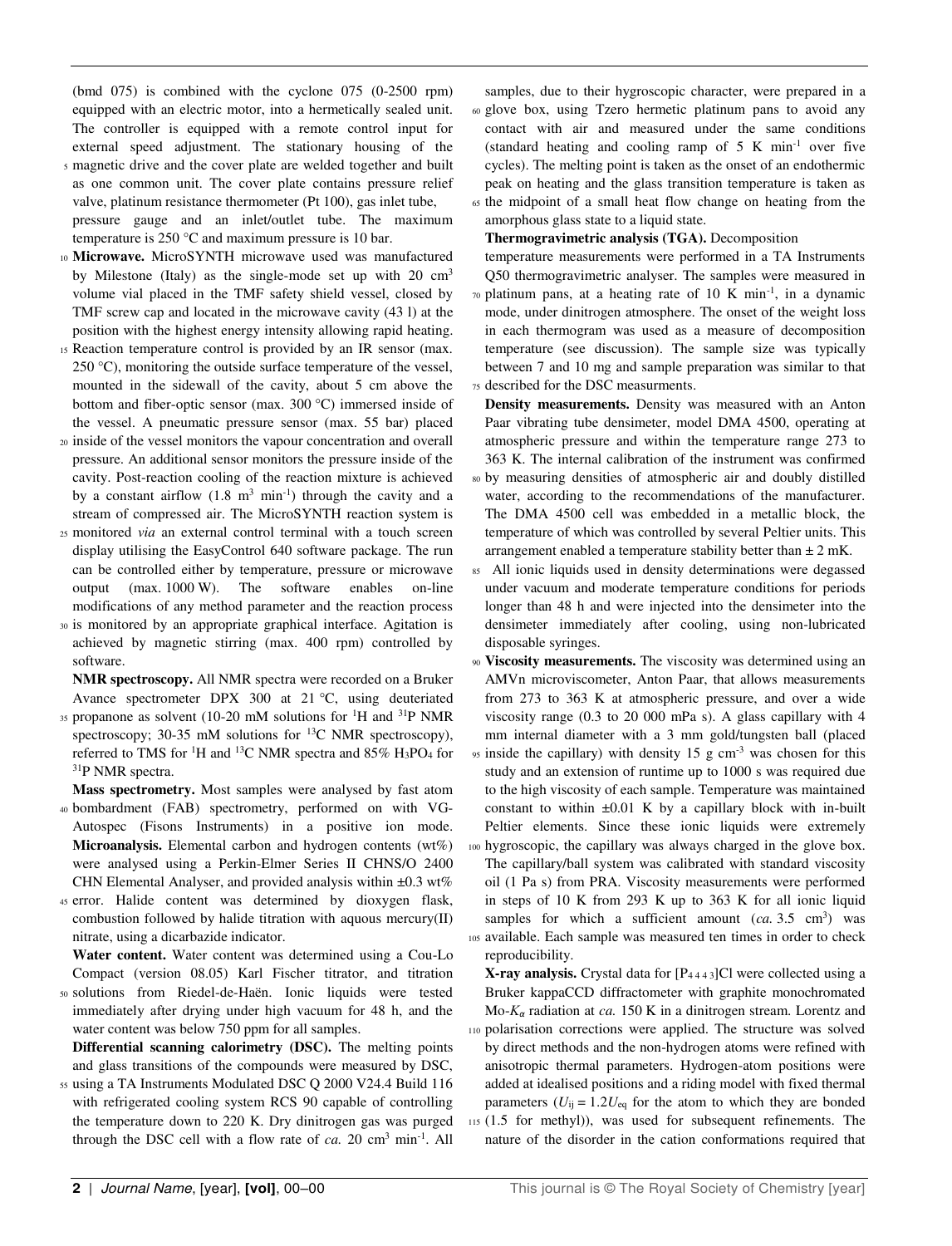restraints be included on all of the P-C, C-C and C-H bond lengths and bond angles to provide a chemically sensible model for the cations. The function minimised was  $\Sigma[w(|F_0|^2 - |F_c|^2)]$ with reflection weights  $w^{-1} = [\sigma^2 |F_0|^2 + (g_1 P)^2 + (g_2 P)]$  where  $\mathcal{P} = [\max |F_0|^2 + 2|F_c|^2]/3$ . The SHELXTL package<sup>30</sup> was used for structure solution and refinement.

 Search procedures in the Cambridge Structural Database (CSD) were carried out using ConQuest 1.13.31, 32 The CSD (version 5.32, updated November 2010) was examined using the

10 following criteria: 3D coordinates determined, with no errors and no powder structures.

 Single crystals of C15H34ClP were grown by slow crystallisation from the melt at 70 °C. Crystal data for  $[P_{4443}]$ Cl. C<sub>15</sub>H<sub>34</sub>ClP,  $T = 150$  K, monoclinic,  $P2_1/c$ ,  $a = 9.9996(5)$ , <sup>15</sup>*b* = 13.4309(12), *c* = 13.3481(10) Å, *β* = 91.331(5)°, *V* =

 $1792.2(2)$  Å<sup>3</sup>,  $Z = 4$ ,  $D_c = 1.041$  g cm<sup>-3</sup>, , reflections collected/unique =  $7858/2329$  ( $R_{int} = 0.0821$ ),  $\mu = 2.565$  mm<sup>-1</sup>,  $S = 1.065$ ,  $R_1 = 0.0821$   $(I > 2\sigma)$ ,  $wR(F_2) = 0.2539$  (all data).

**Glove box.** All ionic liquids studied here were handled in a 20 dinitrogen-filled glove box (MBraun LabMaster dp; 0.1 ppm  $\leq O_2$ ) and H2O) immediately after drying, and stored there until used.

#### **Materials**

The phosphonium ionic liquids presented in this study were synthesised following the procedures described in the next

25 section. Chloromethane ( $\geq$ 99.5%), chloroethane ( $\geq$ 99.7%), 1chloropropane (98%), 1-chloropentane (99%), 1-chlorohexane (99%), 1-chloroheptane (99%), 1-chlorooctane (99%), 1-

chlorononane (98%), 1-chlorodecane (98%), 1-chlorododecane (98%), were all purchased from Aldrich and used as received. 30 Tributylphosphine (50% solution in toluene,  $ρ = 0.82$  g cm<sup>-3</sup>), Tributyl(methyl)phosphonium methylcarbonate (75% solution in methanol),  $[P_{4444}]Cl$  and  $[P_{44414}]Cl$  were supplied by Cytec Industries, Canada.

#### <sup>35</sup>**Synthetic procedures**

Four different techniques were used to synthesise alkyltributylphosphonium chlorides. [P4 4 4 1]Cl was synthesised by a neutralisation reaction of methanolic <sup>40</sup>tributylmethylphosphonium methylcarbonate with concentrated aqueous hydrochloric acid. An autoclave was used for the reaction with chloroethane. Synthesis of [P4 4 4 3]Cl which involved chloropropane was performed in a microwave reactor, and the remaining compounds requiring low-volatility <sup>45</sup>chloroalkanes were synthesised *via* thermal reflux. Glassware used was charged with starting materials in an M-size Atmosbag® (purchased from Sigma Aldrich) which was filled with dinitrogen, in order to provide an inert atmosphere and avoid potential oxidation of the alkylphosphines to alkylphosphine <sup>50</sup>oxides. Details of individual syntheses are given in **Table 1**, elemental analytical results are reported in **Table 2**. In all cases reactions were characterised by <sup>31</sup>P, <sup>13</sup>C, <sup>1</sup>H NMR (**Tables 3** and **4**; **Figure 2**) and by mass spectrometry (**Table 2**) prior to purification.

55 Table 1 Masses of reagents (*m*), reaction conditions for synthesis, yield, appearance and water content of [P<sub>444n</sub>]Cl ionic liquids, masses and volumes of  $P_{444}$  reported at pure state ( $P_{444}$  was supplied in a 50% solution in toluene).

|                   |          | P <sub>444</sub> |                          | $C_nH_{2n+1}Cl$ |                              |               |                  |         |             |                           |            |
|-------------------|----------|------------------|--------------------------|-----------------|------------------------------|---------------|------------------|---------|-------------|---------------------------|------------|
| n                 | $V/cm^3$ | m/g              | V/cm <sup>3</sup>        | m/g             | $\rho$ /g cm <sup>-3</sup> * | T/C           | t/h              | Yield/% | Colour      | <b>State</b> <sup>c</sup> | $H2O$ /ppm |
|                   | 48.80    | 40               | 32.70                    | 30              | 0.918                        | $140^{\rm a}$ | 4.5 <sup>a</sup> | 88      | Pale yellow | s                         | 648        |
|                   | 7.32     | 6                | 2.90                     | 2.60            | 0.892                        | $180^{\rm b}$ | $0.5^{\rm b}$    | 93      | Pale yellow | s                         | 622        |
|                   |          |                  |                          |                 |                              | ۰             |                  |         | Pale yellow | s                         | 593        |
|                   | 14.60    | 12               | 7.90                     | 6.95            | 0.882                        | 145           | 12               | 90      | White       |                           | 543        |
| 6                 | 14.60    | 12               | 8.94                     | 7.90            | 0.879                        | 145           | 12               | 92      | Colourless  |                           | 450        |
|                   | 14.60    | 12               | 9.96                     | 8.80            | 0.881                        | 145           | 14               | 94      | White       |                           | 531        |
| $\mathbf o$<br>ō. | 14.60    | 12               | 11.04                    | 9.70            | 0.875                        | 145           | 14               | 92      | Colourless  |                           | 447        |
| 10                | 14.60    | 12               | 13.23                    | 11.50           | 0.868                        | 145           | 16               | 90      | Colourless  |                           | 492        |
| 12                | 14.60    | 12               | 15.35                    | 13.30           | 0.867                        | 145           | 16               | 93      | Colourless  |                           | 417        |
| 14                |          |                  | $\overline{\phantom{a}}$ |                 |                              | ۰             |                  |         | Pale yellow |                           | 373        |

<sup>a</sup> Synthesis performed in autoclave; <sup>b</sup> Synthesis performed in microwave reactor; <sup>c</sup> s – solid; *l* – liquid; \*density data provided by supplier.

**Synthesis of [P4 4 4 1]Cl.** A stoicheiometric amount of 60 tributylmethylphosphonium methylcarbonate (75% solution in methanol, 0.103 mol) and concentrated aqueous hydrochloric acid (0.103 mol) were weighed in separate beakers, 500 cm<sup>3</sup> and 50 cm<sup>3</sup> , respectively. The acid was slowly added into the ionic liquid, while constantly stirring at room temperature, which

<sup>65</sup>helped to reduce the amount of foam generated by the evolved  $CO<sub>2</sub>$  gas. When  $CO<sub>2</sub>$  evolution ceased, the reaction was considered as complete. The reaction mixture was transferred to a round-bottomed flask (100 cm<sup>3</sup>) and further dried at 65 °C *in vacuo* for 48 h. The reaction yield was 91.5% (23.8g); the product <sup>70</sup>was a colourless viscous liquid.

**Synthesis of [P4 4 4 2]Cl.** The autoclave glass reactor was charged with a tributylphosphine solution in toluene (see **Table 1**) under a dinitrogen atmosphere, placed into the stainless steel cage holder, and quickly attached to the cover plate. A gas cylinder

<sup>75</sup>containing chloroalkane (chloromethane or chloroethane) was connected to the autoclave through the gas inlet tube. The gas and inlet valves were opened after the set up was proved to be tight and the gas flow was maintained at approximately  $2 \text{ cm}^3$  min-<sup>1</sup>. The reaction mixture was slowly heated over several hours in an <sup>80</sup>oil bath until the temperature inside of the reactor reached 145 °C. The pressure in the reactor was built up by an excess of chloroalkane and did not exceed 4 bar with increasing temperature. The gas inlet was closed after approximately one hour and the reaction was maintained at 145 °C for two hours in <sup>85</sup>the case of chloromethane, and for an additional two hours in case of chloroethane. After the reaction was cooled down to room temperature, the pressure was released and the sample for <sup>31</sup>P NMR spectroscopy was taken to check for the disappearance of phosphine signal. The content of the reactor was then transferred to a round-bottomed flask (100 cm<sup>3</sup> <sup>90</sup>) and dried at 65 C *in vacuo* for 48 hours.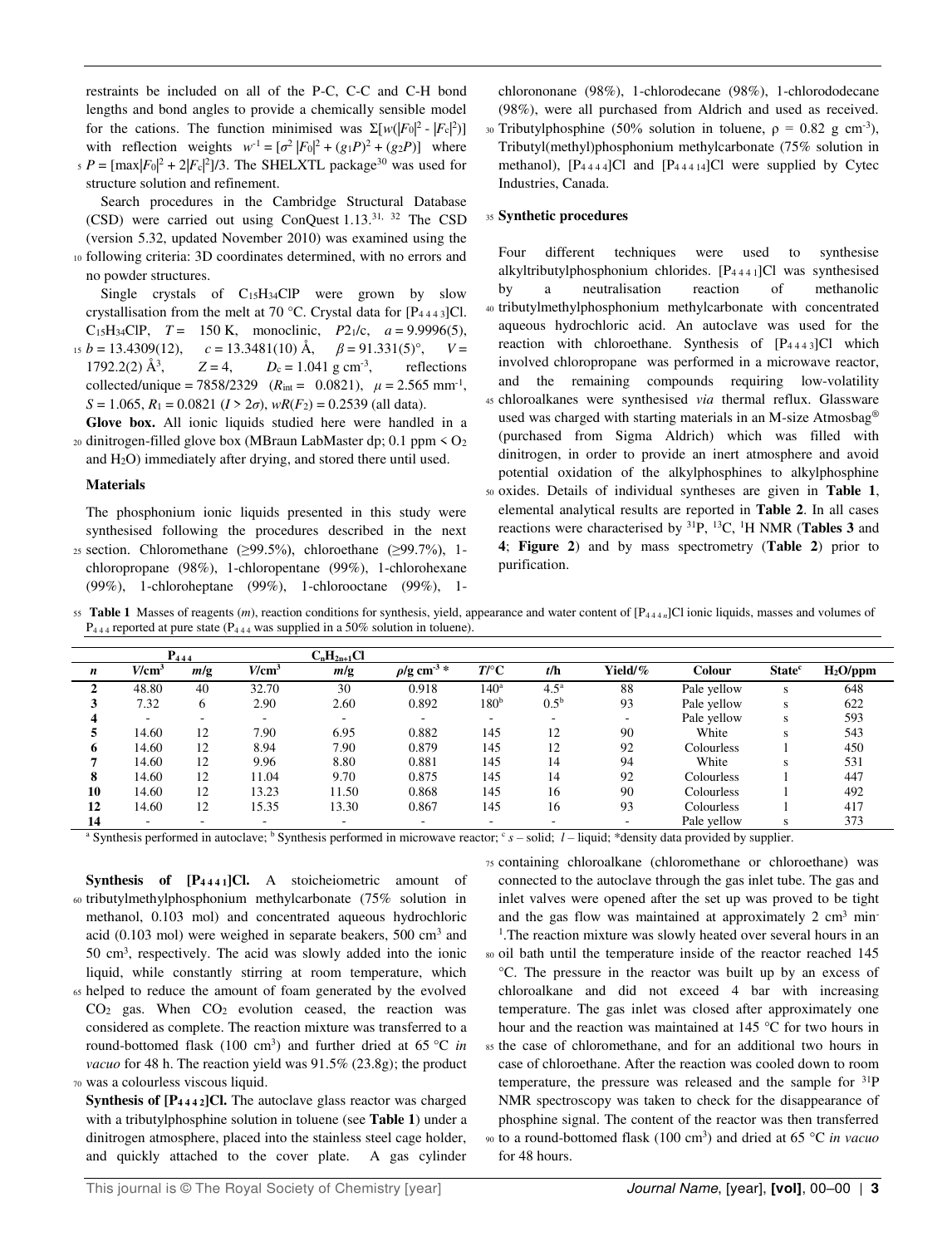**Synthesis of [P4 4 4 3]Cl.** A tributylphosphine solution in toluene (1 mol eq.) was mixed with 1-chloropropane (1.1 mol eq.) in a glass microwave vial  $(20 \text{ cm}^3)$  with an inserted stirring bar, under dinitrogen. The reaction mixture was transferred under a 5 Suba-Seal<sup>®</sup> septum (purchased from Sigma Aldrich), avoiding any contact with air while transferring from the Atmosbag® to the

- shield vessel. The septum was removed and discarded immediately before the TMS screw cap was attached to the shield vessel. They were then placed inside the microwave cavity. The
- 10 reaction conditions were: Ramp (5 min) to 180 °C; hold at 180 °C (30 min), medium stirring, 500 W (50% max) power; pressure reached 3 bar. After the reaction was complete and cooled, the product was transferred to a round-bottomed flask (25 cm<sup>3</sup>) and

dried at 65 °C *in vacuo* for 48 h.

15 **Synthesis of**  $[P_{444 n}]$ **Cl,**  $n = 5-8$ **, 10 or 12.** Tributylphosphine (1 mol eq.) and 1-chloroalkane (1.1 mol eq.) were placed in a round-bottomed flask (50 cm<sup>3</sup>). The mixture was stirred and heated under a reflux condenser connected to a Schlenk line flushed with dinitrogen. The reaction mixture was heated in a  $20$  silicone oil bath up to 145 °C and maintained for 12 to 16 h, depending on the alkyl chain length of chloroalkane used. In order to remove the excess of starting 1-chloroalkane  $(C<sub>n</sub>H<sub>2n+1</sub>Cl)$ , where  $n \ge 5$ , the purification step involved dissolution of product in water, followed by extraction with <sup>25</sup>ethyl ethanoate. All products were then dried at 65 °C *in vacuo* for 48 h.

**Table 2** Elemental analysis of  $[P_{444n}]$ Cl and identification of cations by FAB, where peaks were assigned as  $[M^+]$ .

|    |       | $C/$ % |       | $H / \%$ |       | $Cl / \%$ |       | $P / \%$ |       | m/z   |
|----|-------|--------|-------|----------|-------|-----------|-------|----------|-------|-------|
| n  | calc. | exp.   | calc. | exp.     | calc. | exp.      | calc. | exp.     | calc. | exp.  |
|    | 61.76 | 61.83  | 11.96 | 11.74    | 14.02 | 13.86     | 12.25 | 12.57    | 217.2 | 216.9 |
| 2  | 63.02 | 63.35  | 12.09 | 12.12    | 13.29 | 13.61     | 10.50 | 10.92    | 231.2 | 230.9 |
| 3  | 64.15 | 63.48  | 12.20 | 11.80    | 12.62 | 13.06     | 11.03 | 11.66    | 245.2 | 245.2 |
| 4  | 65.16 | 64.55  | 12.31 | 12.64    | 12.02 | 12.21     | 10.50 | 10.60    | 259.3 | 259.2 |
| 5  | 66.10 | 65.75  | 12.40 | 12.52    | 11.48 | 11.54     | 10.03 | 10.19    | 273.3 | 273.3 |
| 6  | 66.95 | 66.65  | 12.48 | 12.64    | 10.98 | 10.96     | 9.59  | 9.75     | 287.3 | 287.2 |
| 7  | 67.72 | 66.83  | 12.56 | 12.90    | 10.52 | 11.25     | 9.19  | 9.02     | 301.3 | 301.2 |
| 8  | 68.44 | 68.23  | 12.64 | 12.13    | 10.10 | 10.32     | 8.82  | 9.32     | 315.3 | 315.3 |
| 10 | 69.71 | 68.90  | 12.76 | 12.75    | 9.35  | 9.68      | 8.17  | 8.68     | 343.4 | 343.4 |
| 12 | 70.81 | 70.89  | 12.87 | 12.23    | 8.71  | 8.77      | 7.61  | 8.11     | 371.4 | 371.6 |
| 14 | 71.76 | 71.54  | 12.97 | 12.90    | 8.15  | 8.05      | 7.12  | 7.51     | 399.4 | 399.4 |





**Fig. 2** The numbering convention used for structures of the cation described in **Tables 3** and **4**. The fourth (variable) alkyl substitution on the phosphorus is  $\text{labelled as a secondary chain}$   $(\alpha', \beta', \gamma', \text{etc.})$  where terminal position takes priority, apart from positions α´ and ß´.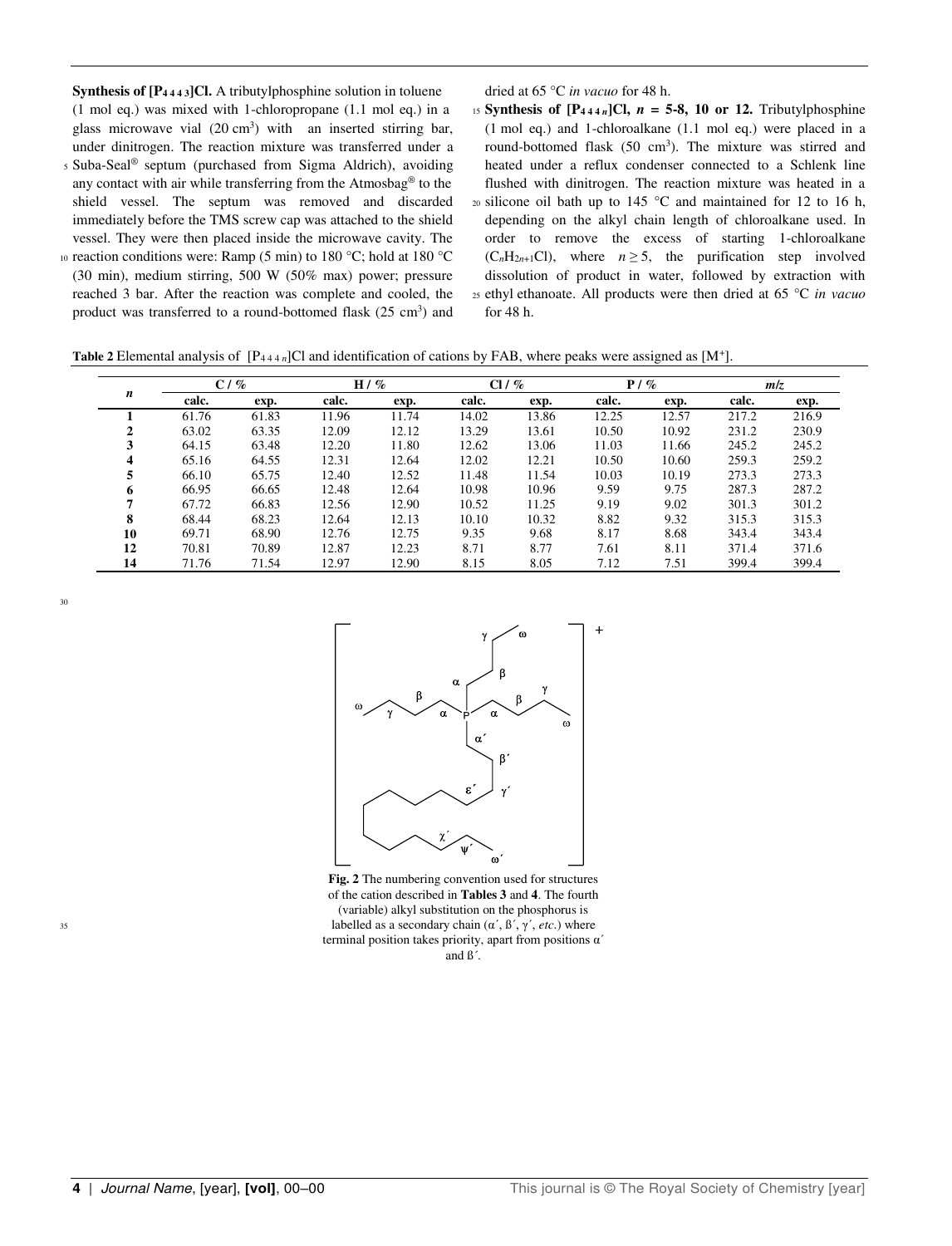### Journal Name

Cite this: DOI: 10.1039/c0xx00000x

#### www.rsc.org/xxxxxx

### ARTICLE TYPE

**Table 3** For  $[P_{444n}]$ Cl, <sup>1</sup>H NMR shifts ( $\delta$ /ppm,  $d_{\sigma}$ -propanone, 300 MHz, 21 °C), with coupling constant ( ${}^{2}J_{PH}/Hz$ ) and  ${}^{31}P\{$ <sup>1</sup>H) NMR shifts ( $\delta$ /ppm,  $d_{\sigma}$ -propanone, 120 MHz, 21 °C), peaks were assi according to **Figure 2**.

|    | $H^{B,B'}$<br>$H^{\alpha,\alpha}$                 |                     |                                  | $H^{\gamma,\gamma'-\psi'}$ | $H^{\omega,\omega'}$                 |                     |                                      |           |               |
|----|---------------------------------------------------|---------------------|----------------------------------|----------------------------|--------------------------------------|---------------------|--------------------------------------|-----------|---------------|
|    | $\delta$ /ppm                                     | intensity           | $\delta$ /ppm                    | intensity                  | $\delta$ /ppm                        | intensiy            | $\delta$ /ppm                        | intensity | $\delta$ /ppm |
|    | 2.50-2.60 (m), 2.08 (d, $^2J = \overline{14.4}$ ) | $6H.3H^{(\alpha')}$ | $1.47 - 1.60$ (m)                | 6H                         | $1.31 - 1.43(m)$                     | 6H                  | $0.81 - 0.86$ (m)                    | 9H        | 33.76         |
|    | $2.49 - 2.63$ (m)                                 | 8H                  | $1.48-1.60$ (m), $1.11-1.22$ (m) | $6H.3H^{(\beta)}$          | $1.31 - 1.43$ (m)                    | 6H                  | $0.81 - 0.86$ (m)                    | 9H        | 36.35         |
|    | $2.44 - 2.57$ (m)                                 | 8H                  | $1.48 - 1.65$ (m)                | 8H                         | $0.94 - 0.99$ (m), 1.31-1.43 (m)     | $3H^{(\gamma)}$ ,6H | $0.81 - 0.86$ (m)                    | 9H        | 34.19         |
|    | $2.45 - 2.55$ (m)                                 | 8H                  | $1.48 - 1.61$ (m)                | 8 <sub>H</sub>             | $1.31 - 1.43$ (m)                    | 8H                  | $0.81 - 0.85$ (m)                    | 12H       | 34.61         |
|    | $2.47 - 2.58$ (m)                                 | 8H                  | $1.48 - 1.61$ (m)                | 8H                         | $1.20 - 1.43$ (m)                    | 10H                 | $0.75 - 0.86$ (m)                    | 12H       | 34.57         |
|    | $2.50-2.60$ (m)                                   | 8H                  | $1.48 - 1.61$ (m)                | 8H                         | $1.20 - 1.25$ (m), $1.32 - 1.44$ (m) | 4H.8H               | $0.74 - 0.79$ (m), $0.81 - 0.86$ (m) | 3H.9H     | 34.53         |
|    | $2.50 - 2.60$ (m)                                 | 8H                  | $1.48 - 1.61$ (m)                | 8H                         | $1.15 - 1.27$ (m), $1.32 - 1.44$ (m) | 6H,8H               | $0.74 - 0.78$ (m), $0.81 - 0.86$ (m) | 3H.9H     | 34.51         |
|    | $2.39 - 2.50$ (m)                                 | 8H                  | $1.38 - 1.51$ (m)                | 8H                         | $1.07 - 1.15$ (m), $1.21 - 1.34$ (m) | 8H, 8H              | $0.63 - 0.67$ (m), 0.71 $-0.76$ (m)  | 3H,9H     | 34.51         |
| 10 | $2.49 - 2.60$ (m)                                 | 8H                  | $1.48 - 1.61$ (m)                | 8H                         | $1.16 - 1.27$ (m), $1.32 - 1.44$ (m) | 12H,8H              | $0.73-0.77$ (m), $0.81-0.86$ (m)     | 3H,9H     | 34.48         |
| 12 | $2.49 - 2.60$ (m)                                 | 8H                  | $1.48 - 1.63$ (m)                | 8H                         | $1.16 - 1.26$ (m), $1.48 - 1.63$ (m) | 16H,8H              | $0.73-0.77$ (m), $0.81-0.86$ (m)     | 3H,9H     | 34.46         |
| 14 | $2.46 - 2.56$ (m)                                 | 8H                  | 1.48-1.61 (m)                    | 8H                         | $1.16 - 1.27$ (m), $1.32 - 1.44$ (m) | 20H, 8H             | $0.73 - 0.77$ (m), $0.81 - 0.86$ (m) | 3H.9H     | 34.52         |

 **Table 4** For [P4 4 4 *n*]Cl, <sup>13</sup>C{<sup>1</sup>H} NMR shifts (δ/ppm, *d6*-propanone, 75 MHz, 21 °C), with coupling constants (<sup>1</sup> <sup>5</sup>*J*PC/Hz) , peaks were assigned according to **Figure 2**

|    | $\mathbf{C}^{a,a}$                                                         | $\mathsf{C}^{\mathsf{B},\mathsf{B}'}$ | $\mathbf{C}^{\gamma,\gamma'}$ | $\Gamma^{g' \text{-} \psi'}$                           | $C^{\omega,\omega'}$ |
|----|----------------------------------------------------------------------------|---------------------------------------|-------------------------------|--------------------------------------------------------|----------------------|
|    | $\delta$ /ppm                                                              | $\delta$ /ppm                         | $\delta$ /ppm                 | $\delta$ /ppm                                          | $\delta$ /ppm        |
|    | 4.99(d, $J_{\text{PC}}$ = 51.75 Hz), 20.99(d, $J_{\text{PC}}$ = 49.13 Hz)  | 24.63                                 | 24.97, 25.19                  |                                                        | 14.30                |
|    | 13.60(d, $J_{\text{PC}}$ = 48.90 Hz), 19.34(d, $J_{\text{PC}}$ = 47.55 Hz) | 24.71, 6.70                           | 25.03.25.24                   |                                                        | 14.23                |
|    | 19.71(d, $J_{PC}$ = 47.55 Hz), 21.90(d, $J_{PC}$ = 47.33 Hz)               | 24.73, 16.66                          | 25.03.25.23                   |                                                        | 14.23, 16.35         |
|    | 19.70(d, $J_{\rm PC} = 47.55$ Hz)                                          | 24.74                                 | 25.03, 25.23                  |                                                        | 14.23                |
|    | 19.67(d, $J_{\text{PC}}$ = 47.55 Hz), 19.81(d, $J_{\text{PC}}$ = 47.40 Hz) | 23.10, 24.78                          | 25.04, 25.25, 34.08, 34.28    | 22.43                                                  | 14.26, 14.61         |
|    | 19.72(d, $J_{\text{PC}}$ = 47.46 Hz), 19.91(d, $J_{\text{PC}}$ = 47.33 Hz) | 23.10, 24.79                          | 25.04.25.25                   | 22.43, 34.08, 34.29                                    | 14.27, 14.62         |
|    | 19.74(d, $J_{\text{PC}}$ = 47.48 Hz), 19.99(d, $J_{\text{PC}}$ = 47.25 Hz) | 23.57, 24.82                          | 25.06, 25.27                  | 22.80, 31.67, 31.87, 31.29                             | 14.31, 14.81         |
|    | 19.74(d, $J_{\text{PC}}$ = 47.46 Hz), 19.97(d, $J_{\text{PC}}$ = 47.25 Hz) | 23.76, 24.81                          | 25.06, 25.27                  | 22.76, 30.29, 31.99, 32.20, 32.99                      | 14.29, 14.84         |
| 10 | 19.75(d, $J_{\text{PC}}$ = 47.48 Hz), 19.98(d, $J_{\text{PC}}$ = 47.25 Hz) | 23.77, 24.83                          | 25.06, 25.72                  | 22.81, 30.10, 30.30, 32.00, 32.21, 33.00               | 14.32, 14.86         |
|    | 19.77(d, $J_{PC}$ = 47.40 Hz), 20.00(d, $J_{PC}$ = 47.10 Hz)               | 23.78, 24.85                          | 25.08, 25.29                  | 22.85, 30.23, 30.50, 30.75, 32.03, 32.23, 33.00        | 14.36, 14.89         |
|    | 19.73(d, $J_{\text{PC}}$ = 47.55 Hz), 19.95(d, $J_{\text{PC}}$ = 47.25 Hz) | 23.76, 24.79                          | 25.05, 25.26                  | 22.78, 30.11, 30.36, 30.62, 30.80, 31.99, 32.19, 33.08 | 14.27, 14.83         |

\*Due to the symmetry of the compound, all the peak assignments are equal.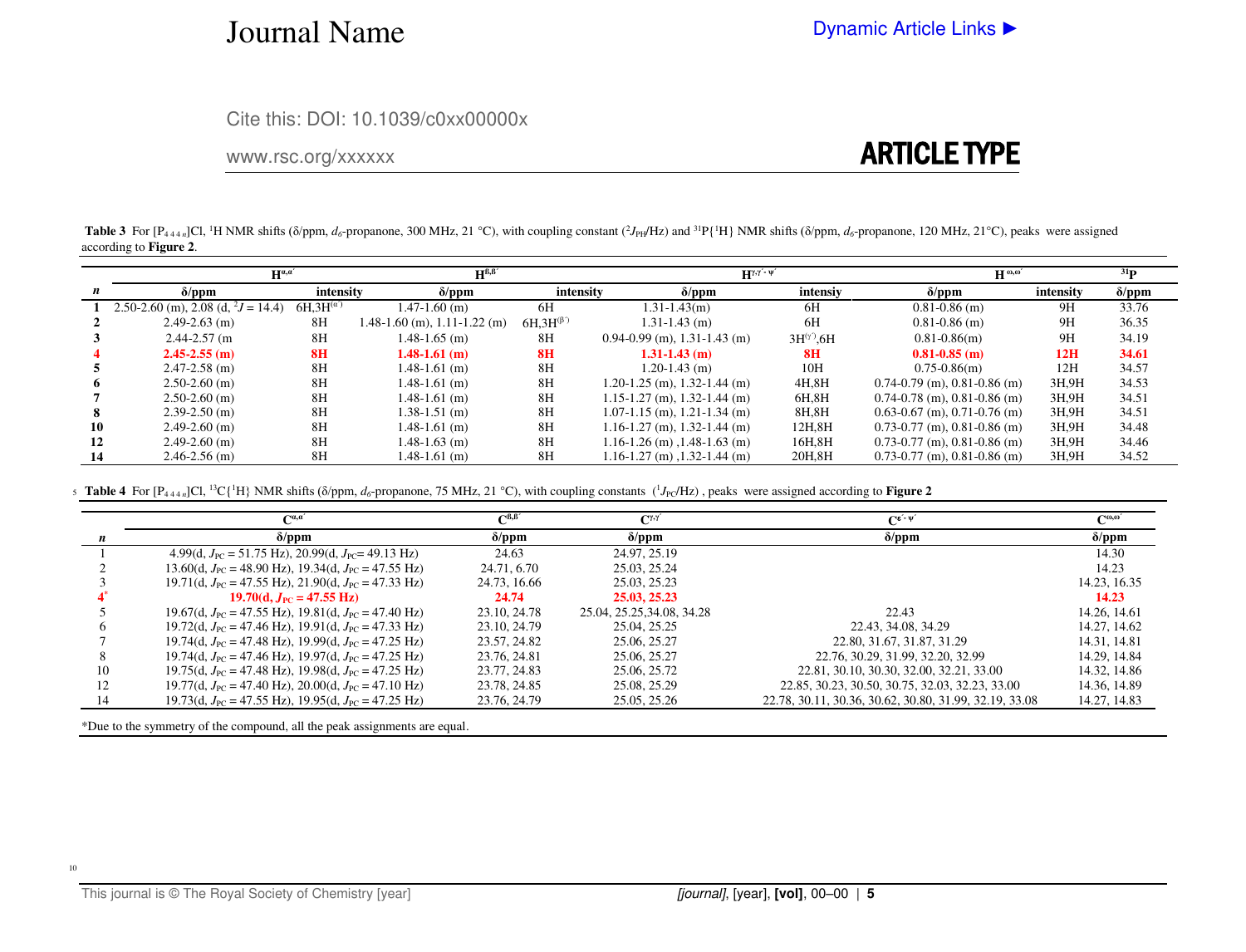Cite this: DOI: 10.1039/c0xx00000x

www.rsc.org/xxxxxx

#### **Results and discussion**

#### **Synthetic procedures**

20

- The salts,  $[P_{444 n}]$ Cl, where  $n = 2, 3, 5, 6, 7, 8, 10$  and 12, were prepared by nucleophilic  $(S_N2)$  addition of tributylphosphine to <sup>5</sup>the appropriate linear chloroalkane. As the tributylphosphine was supplied in 50% (v/v) toluene solution (in order to reduce flammability), the solvent had to be removed when the reaction was complete. The toluene retarded the reaction rate, such that it became close to that of the neat reactions of trioctylphosphine.<sup>11</sup>
- <sup>10</sup>A different, and more convenient, approach was adopted for the synthesis of  $[P_{4441}]Cl$  due to the availability of [P4 4 4 1][CH3OCO2] ( *ex* Cytec, Canada), which was prepared by the reaction between tributylphosphine and dimethylcarbonate. This can also be prepared easily in the laboratory by a procedure
- 15 analogous to one described elsewhere.<sup>33</sup> Once formed, this is a versatile reagent, reacting with any Brønsted acid, HY, to quantitatively yield [P4 4 4 1]Y (see **Figure 3**). In the specific case of [P4 4 4 1]Cl, the reagent was treated with concentrated aqueous hydrochloric acid.

$$
P_{444} + (CH_3O)_2CO
$$
\n
$$
\downarrow -CO_2
$$
\n
$$
[P_{4441}][CH_3OCO_2]
$$
\n
$$
+ HY \downarrow -CO_2/CH_3OH
$$
\n
$$
[P_{4441}]Y
$$

**Fig. 3** A generic synthesis of tributylmethylphosphonium salts

The average yield for all the compounds reported in **Table 2** was 94 %, with the final purification being the yield reducing step, which was performed to remove the excess of chloroalkane from <sup>25</sup>the product, and consisted in the dissolution of the hydrophilic ionic liquid in water followed by washing with ethyl ethanoate. Water and ethyl ethanoate were then removed on a rotary evaporator and the products were further dried at 65 °C, *in vacuo*, for 48 h. All liquid products were colourless, while solids were <sup>30</sup>typically white to pale yellow waxes. All the salts [P4 4 4 *n*]Cl were hydrophilic and dissolved in water.

#### **Nuclear magnetic resonance spectroscopy**

**<sup>31</sup>P NMR spectra.** The <sup>31</sup>P{<sup>1</sup>H} NMR spectra of the alkyltributylphosphonium chlorides (see **Table 3**) each exhibited 35 a singlet at  $+34.49 \pm 0.30$  ppm, with the two exceptions of

- $[P_{4441}]$ Cl and  $[P_{4442}]$ Cl, where the signals were at  $+33.76$  ppm and +36.35 ppm, respectively. A similar phenomenon was observed for  $[P_{888 n}]$ Cl, where the methyl and ethyl salts also exhibited different chemical shifts from the rest of the series. The
- 40 singlet was accompanied by minor satellites as a result of  ${}^{13}C_{-}{}^{31}P$ coupling  $(^1J_{CP} = 47.22 \pm 0.46 \text{ Hz})$  to the  $\alpha$ -carbon.

# ARTICLE TYPE

 As the tertiary tributylphosphine signal is at -31.06 ppm (most of tertiary alkylphosphines exhibit signals in the  $\delta$  -30 to -60 ppm range), monitoring of the reactions was very straightforward. The

 $45$  purity of the starting phosphine was determined by  $31$ P NMR spectroscopy as *ca*. 95%. The tributylphosphine is industrially prepared (Cytec) by free radical anti-Markovnikov addition of phosphine to 1-butene,<sup>34</sup> but there is a small fraction which proceeds in classic Markovnikov mode,<sup>35</sup> where phosphorus adds <sup>50</sup>to the *β*-carbon, forming dibutyl(*sec*-butyl)phosphine (-17.88 ppm, **Figure 4**).



**Fig. 4** The <sup>31</sup>P{<sup>1</sup>H}NMR spectrum ( $d_6$ -propanone, 120 MHz, 21 °C) with peak assignments for tributylphosphine, tributylphosphine oxide and <sup>55</sup>dibutyl(*sec*-butyl)phosphine (marked with asterisk).

In addition, at +44.90 ppm, traces of tributylphosphine oxide were observed. Its presence indicates the extreme sensitivity of tributylphosphine to aerial oxidation and reinforces the need for exceptional care in handling the phosphine.

- **<sup>1</sup>H and** 60 **<sup>13</sup>C NMR spectra.** Proton and carbon-13 NMR spectra of [P4 4 4 *n*]Cl are reported and assigned in **Tables 3** and **4**. A major difference in the chemical shifts of the alkyl protons can be observed with an increasing number of carbon atoms in the fourth alkyl chain on the cation. The protons of the methyl substituent in  $65$  [P<sub>4441</sub>]Cl, see **Figure 5(B)**, can be observed as a doublet due to
- the strong phosphorus–hydrogen coupling.



**Fig. 5** The <sup>1</sup>H NMR spectra ( $d_6$ -propanone, 300 MHz, 21<sup>o</sup>C) of (A) [P4 4 4 12]Cl and (B) [P4 4 4 1]Cl; peaks are labelled according to **Figure 2** <sup>70</sup>(individual peaks are assigned in **Table 3**), solvent is assigned as (\*).

As the number of methylene groups increases, the shift of the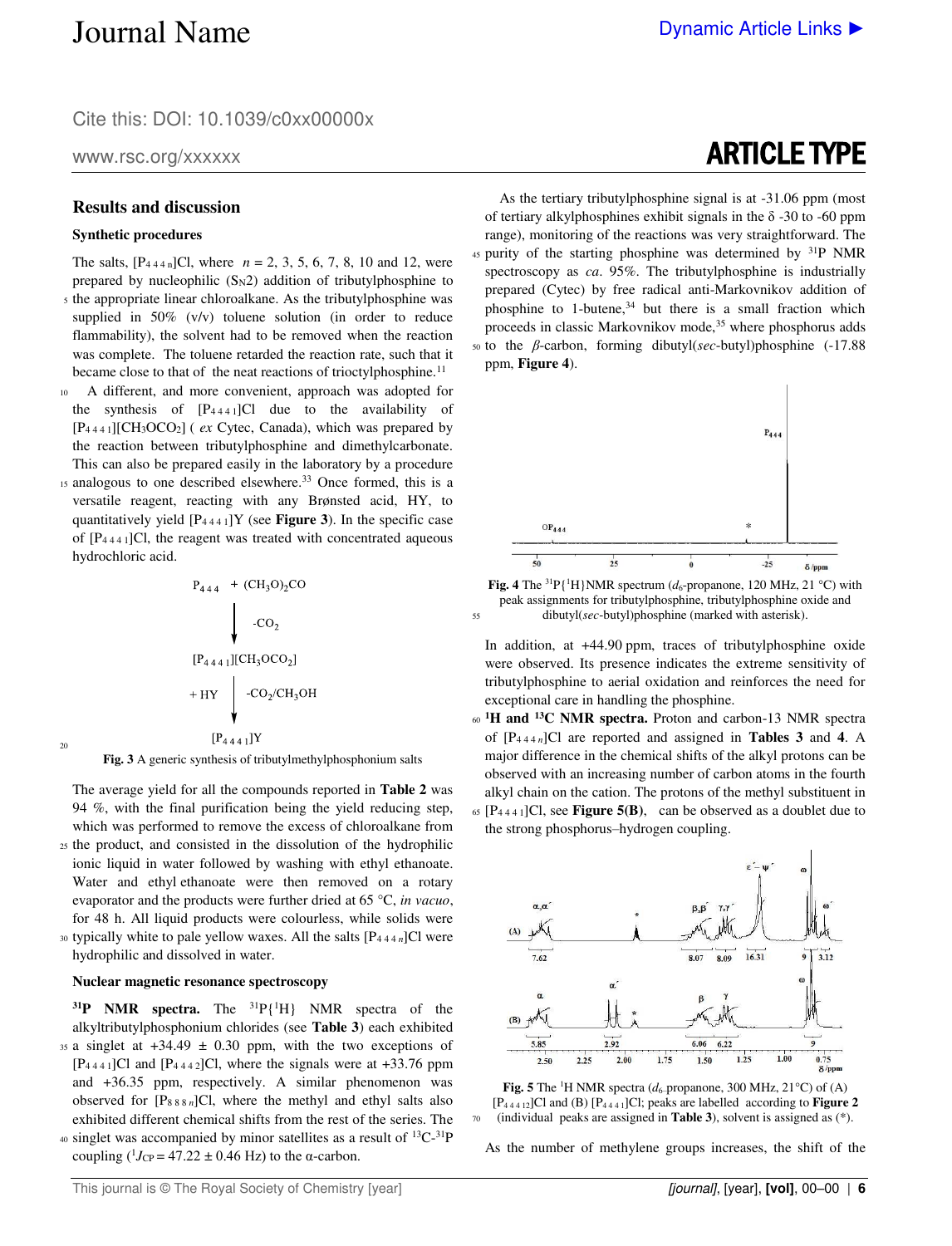methyl group at the end of the fourth alkyl substitution moves towards to lower magnetic field until it reaches the multiplet belonging to the methyl groups of the three remaining butyl substitutions on the cation. The multiplet belonging to protons  $\frac{1}{5}$  bonded to a terminal carbon visibly split when  $n = 6$ , shifting the

- signal of –CH3 group on the fourth alkyl substituent further downfield, **Figure 5** (see **Table 3**). The sensitivity of the unique terminal methyl group is obvious in the <sup>13</sup>C NMR spectra as well, see **Table 4** and **Figure 6**. With increasing *n*, the signal of the
- 10 terminal group approaches that of the remaining methyl groups at  $n = 4$ , when the compound adopts tetrahedral symmetry. As *n* becomes  $> 4$ , the signal at  $+14.23$  ppm splits into two signals and remains effectively unchanged up to  $n = 14$ .



15 **Fig. 6** The <sup>13</sup>C{<sup>1</sup>H} NMR spectra ( $d_6$ -propanone, 120 MHz, 21°C) of (A)  $[P_{4448}]Cl$ , (B)  $[P_{4444}]Cl$  and (C)  $[P_{4441}]Cl$ ; peaks are labelled according to **Figure 2** (individual peaks are assigned in **Table 4**), solvent is assigned as (\*).

<sup>20</sup>In order to justify the assignments for the NMR spectra, show in **Tables 3** and **4**; and **Figure 2**, 2-D COSY and 2-D HSQC spectra, respectively, see **Figures 7** and **8**, are presented for [P4 4 4 3]Cl.







**Fig. 8** The 2-D <sup>1</sup>H, <sup>13</sup>C{<sup>1</sup>H}-HSQC NMR spectrum of  $[P_{4443}]$ Cl  $30$  (*d*<sub>6</sub> -propanone, 400 MHz, 21<sup>o</sup>C), solvent is assigned as (\*) and peaks labelled according to **Figure 2**.

These experiments serve as a justification for assignment of chemical shifts, especially in <sup>13</sup>C NMR. The chemical shifts, when assigned according to <sup>13</sup>C NMR predictor (ChemBioDraw 35 Ultra®),<sup>36</sup> were in excellent agreement with results obtained from 2-D HSQC NMR experiment.

#### **Single crystal analysis**

The crystal structure of  $[P_{4443}]$ Cl has been determined by X-ray <sup>40</sup>diffraction, which confirmed the absence of any solvation. This salt crystallised from its melt in a monoclinic lattice, space group *P*21/*c*, with one ion pair in the asymmetric unit (see experimental section). The cation has been refined with a positional disorder of two components (50/50 site occupancy factor ratio), as seen in

<sup>45</sup>**Figure 9**. For both cation components, the central phosphorus atoms have been modelled as occupying identical positions.



**Fig. 9** A superimposed view of both disordered cation fragments, **AA** and  $\overline{AG}$ , in the crystal structure of  $[P_{4443}]$ Cl. Orange = phosphorus; the <sup>50</sup>carbon atoms are coloured grey (**AG**) and green (**AA**) to distinguish the cations; all hydrogen atoms have been omitted for clarity.

 When comparing both cation conformations, the propyl chain and one of the butyl chains are located in exchanged regions and these two conformations are randomly distributed throughout the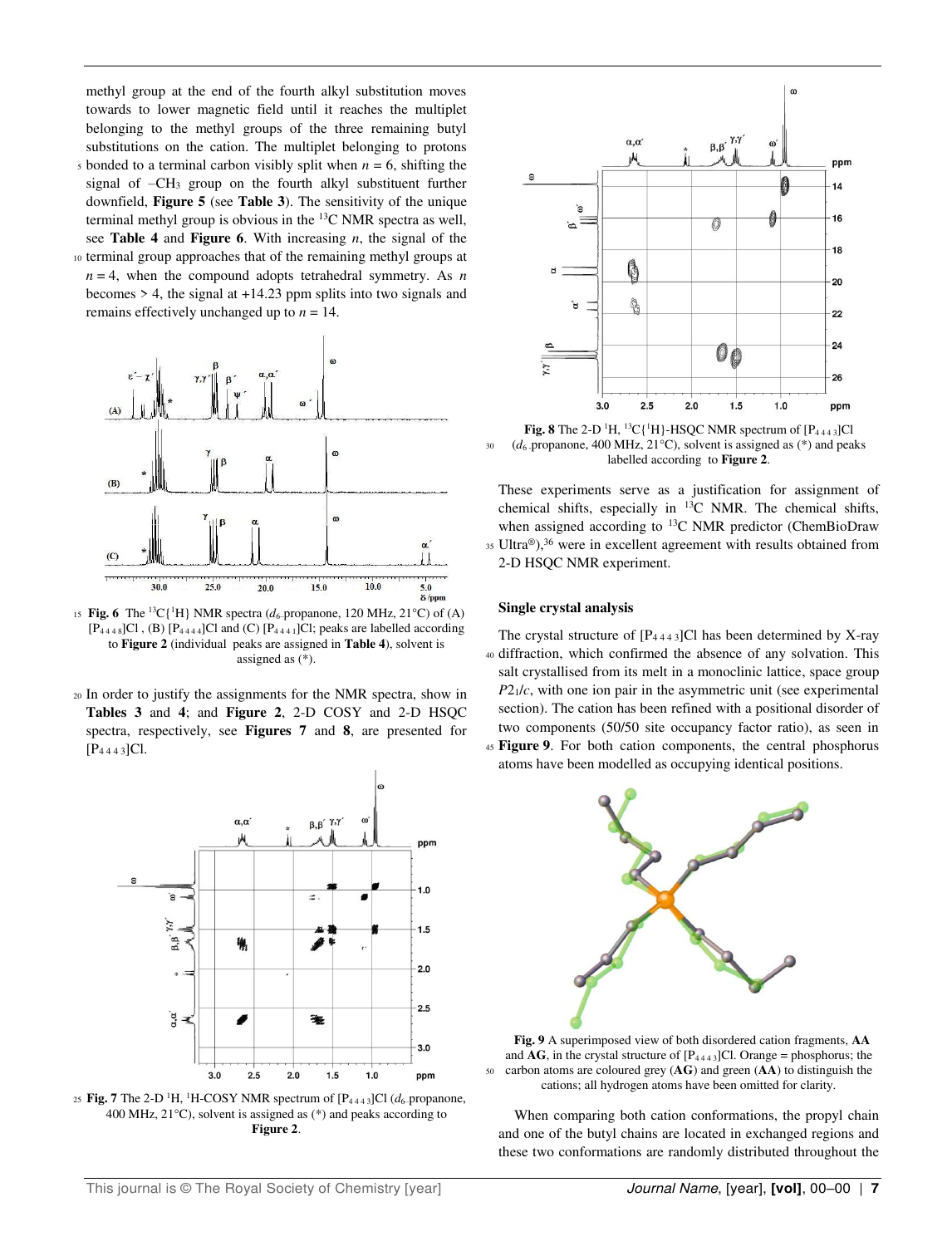lattice. The conformations adopted within the constraints are consistent with known quaternary phosphonium salts, and the average P-C bond distance in both cation fragments of  $[P_{4443}]Cl$ structure is  $1.80 \pm 0.03$  Å, in good agreement with those

s previously reported,  $1.79 \pm 0.02$  Å.<sup>37</sup> In one conformation, the alkyl chains display all-*anti* conformations, **AA**, whereas the other conformation has two butyl chains with their terminal methyl groups in a *gauche* conformation, *i.e*. the bonds between the third and fourth carbon atoms show marked torsions (dihedral  $10 \text{ angles} = 64 \text{ and } 83^\circ$ , see **Figure 9**), **AG**.

By detailed examination of the crystal structure of  $[P_{4443}]Cl$ , it has been observed that each cation is surrounded by three chloride anions; see **Figure 10(A)**. Conversely, each anion is surrounded by three cations; **Figure 10(B**). A number of short <sup>15</sup>contacts have been found between the chloride anion and

- hydrogen atoms in the *α* position to the phosphorus atom (**Figure 10**). The distances of such contacts in conformer **AA** are 2.62, 2.70, 2.78, 2.79 and 2.85 Å, giving an average of 2.75(9), and in conformer **AG** are 2.48, 2.73, 2.83, 2.84 and 2.91 Å giving
- 20 an average of 2.76(17) Å: these contacts are significantly shorter than the sum of Van der Waals radii  $(2.95 \text{ Å})^{38,39}$  This suggests that, in addition to the strong electrostatic attraction between the chloride anions and the positively charged phosphonium cations, hydrogen bonding should also be of significance in the solid state
- 25 of  $[P_{4443}]$ Cl. Furthermore, as expected, the P $\cdots$ Cl distances were found in the 3.93-4.34 Å range, well above the sum of Van der Waals radii  $(3.55 \text{ Å})^{0.38,39}$



**Fig. 10** (A) The anion coordination around the phosphonium cation and <sup>30</sup>(B) the cation coordination around the chloride anion in the crystal structure of  $[P_{4443}]$ Cl. For clarity, only one of the cation components  $(\overline{AG})$  is shown. Orange = phosphorus, grey = carbon, white = hydrogen, and green = chlorine.  $Cl \cdots H$  contacts ( $\AA$ ) are represented by dashed red lines.

As seen in **Figure 11**, the chloride anions and the phosphorus atom of the cations in  $[P_{4443}]$ Cl form layers parallel to the crystallographic *bc* plane throughout the structure. The methyl ends of the alkyl chains occupy the boundaries of the segregated interlayers. Such a mode of packing resembles those found in the 40 lattices of  $[N_{4444}]Br^{40}$  and  $[N_{4444}]I^{41}$  both these salts crystallising in monoclinic lattices, as is the case for  $[P_{4443}]Cl$ . This is not surprising, given the structural similarity of these salts with the one reported here.



 $45$  **Fig. 11** A view of the crystal packing in the crystal structure of  $[P_{4443}]Cl$ , showing the arrangement into layers parallel to the crystallographic *bc* plane. The colours are as in **Figure 10**. For clarity, only one of the cation components (**AG**) is shown and hydrogen atoms have been omitted.

The crystal structure of  $[P_{4443}]$ Cl reported here is, to the best <sup>50</sup>of our knowledge, the first example of a structure of an anhydrous chloride salt of a phosphonium cation bearing only alkyl substituents. It should be noted that the crystal structures of tris(cyclohexyl)methylphosphonium chloride trihydrate<sup>42</sup> and tetramethylphosphonium chloride monohydrate<sup>43</sup> have been <sup>55</sup>reported, where the structures are dominated by strong hydrogen bonds between water and the chloride ions. Anhydrous analogues for other halides have been structurally determined, namely tetramethylphosphonium fluoride  $([P_{1 1 1}]F)$ ,<sup>44</sup> tetrakis(decyl)phosphonium bromide  $([P_{10 10 10 10}]Br)^{45}$  and a  $60$  small number of alicyclic phosphonium iodides.<sup>46-48</sup> Furthermore, different polymorphs of anhydrous tetraethylammonium<sup>49, 50</sup> and 1-methyl-1-propylpyrrolidinium51, 52 chlorides are also known.

A comparison between interionic  $H \cdots X$  and  $E \cdots X$  ( $E = N$  or P,  $X = \text{halide}$ ) distances for the salt reported here and for previously

- <sup>65</sup>reported phosphonium and ammonium salts is shown in **Table 5**. Although the number of structures is rather limited, especially for tetraalkylphosphonium halides, some patterns become evident: (1) Strengthening of the hydrogen bonds is observed in the sequence  $F > Cl > Br > I$ , as expected.
- $\pi$  (2) Increasing anion volumes in the order F < Cl < Br < I cause, not surprisingly, an increase in the interionic distances.
- (3) Steric encumbrance around the central phosphorus or nitrogen atoms in the cations greatly affects the cation-anion separation distances; those cations containing methyl and/or cyclised
- <sup>75</sup>substituents are demonstrably less hindered, allowing a much closer approach of the halide anions to the central phosphorus or nitrogen atoms.

(4) The larger size of the phosphorus atom, as compared to nitrogen, may lead to a more open environment around itself, and 80 to a closer approach of the halide.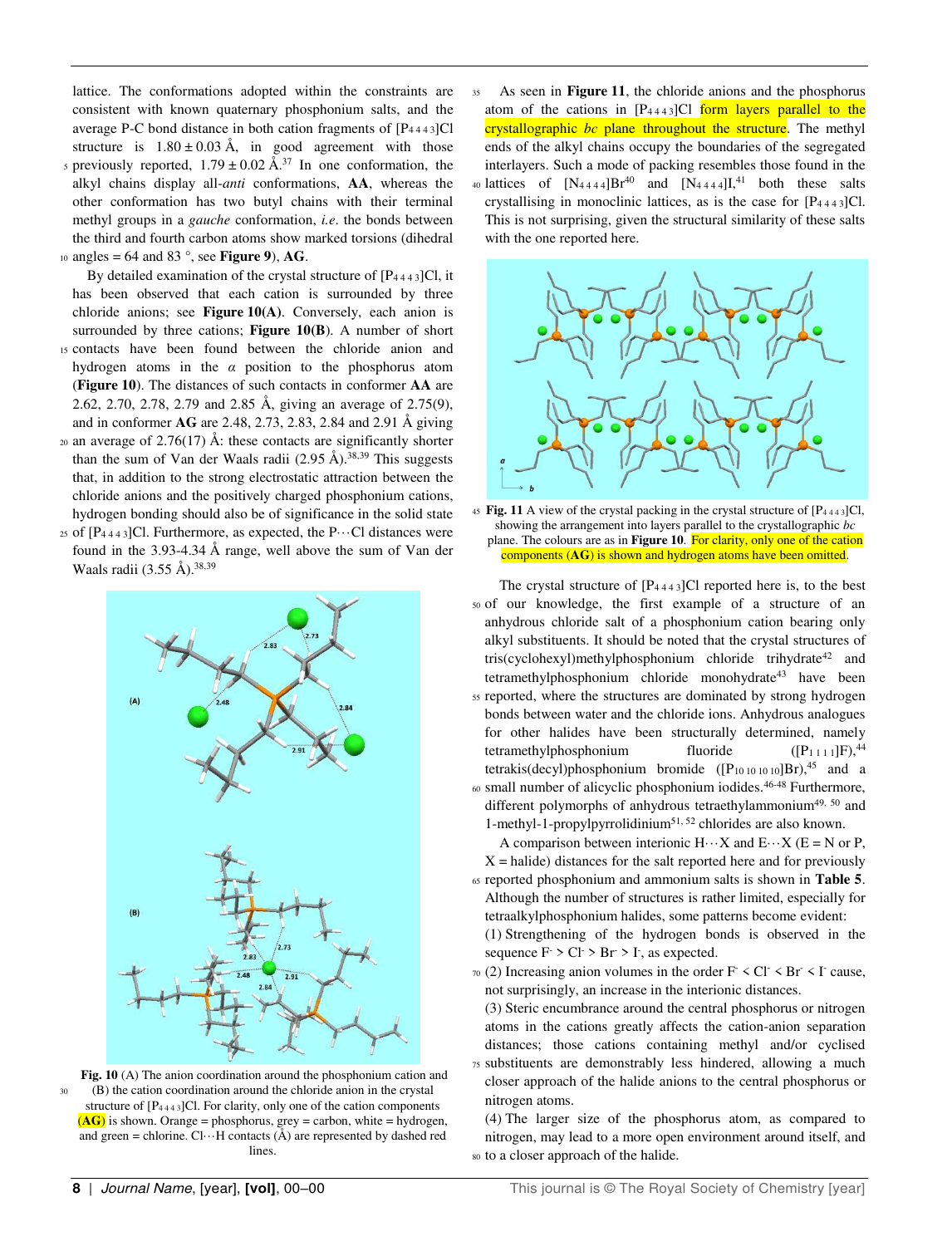| <b>Table 5</b> Average interionic distances <sup><i>a</i></sup> in the crystal structure of $[P_{4443}]Cl$ |  |
|------------------------------------------------------------------------------------------------------------|--|
| and in related fully alkylated phosphonium or ammonium halides <sup>c</sup> .                              |  |

|                                                            | average<br>$d(C_aH\cdots$<br>$X)^a$ | average<br>$d(C_{\beta}H\cdots$<br>$X)^a$ | minimum<br>$d(E \cdots X)^b$ |
|------------------------------------------------------------|-------------------------------------|-------------------------------------------|------------------------------|
| Phosphonium salts $(E = P)$                                |                                     |                                           |                              |
| $[P_{1111}]F^d$                                            | 2.27(9)                             | $\overline{a}$                            | 3.385(1)                     |
| $[P_{4443}]Cl^e$                                           | 2.75(13)                            |                                           | 3.955(2)                     |
| $[P_{10101010}]Br^f$                                       |                                     | 2.95(2)                                   | 4.858(2)                     |
| $[P_{\text{cyclo-4}\text{ cyclo-4}}]$ <sup>[8</sup> ]      | 3.175                               | 3.175                                     | 4.531(2)                     |
| $[P_{\text{cyclo-4 2 2}}]I^h$                              | 2.97                                |                                           | 4.628(2)                     |
| Ammonium salts $(E = N)$                                   |                                     |                                           |                              |
| [ $C_3$ mpyrr]Cl (cyclic) <sup><i>i,j</i></sup>            | 2.78(5)                             | 2.78(2)                                   | 3.892(1)                     |
|                                                            |                                     |                                           | 3.89-3.91                    |
| $[N_{2222}]Cl^k$                                           | 2.81(10)                            | 2.89(5)                                   | 4.278(1)                     |
|                                                            |                                     |                                           | 4.27-4.37                    |
| $[N_{\text{cycle-4 cycle-4}}]Br$ (spiro) <sup>1</sup>      | 2.853                               | 2.98(6)                                   | 4.120(6)                     |
| [ $C_n$ mpyrr]Br (cyclic) <sup>j,m</sup>                   | 2.94(8)                             | 2.98(3)                                   | 4.235(4)                     |
|                                                            |                                     |                                           | 4.23-4.26                    |
| $[N_{111}]Br^n$                                            | 2.976                               |                                           | 4.373(1)                     |
| $[N_{11nm}]Br^o$                                           | 2.90(9)                             | 2.986                                     | 4.065(5)                     |
|                                                            |                                     |                                           | 4.06-4.20                    |
| [NR <sub>4</sub> ]Br (R>Me) <sup>p,q</sup>                 | 2.90(9)                             | 2.97(7)                                   | 4.369(8)                     |
|                                                            |                                     |                                           | 4.36-4.94                    |
| [ $C_n$ mpyrr]I or [ $C_1$ mpip]I (cyclic) <sup>j, r</sup> | 3.13(5)                             |                                           | 4.296(1)                     |
|                                                            |                                     |                                           | 4.29-4.74                    |
| $[N_{1111}]$ <sup>r</sup>                                  | 3.17                                |                                           | 4.563(1)                     |
| [NR <sub>4</sub> ]I (R>Me) <sup>q,t</sup>                  | 3.13(3)                             | 3.13(4)                                   | 4.645(2)                     |
|                                                            |                                     |                                           | 4.64-5.05                    |

*a* Distances (in Å) averaged for all contacts shorter than the sum of Van der Waals (VdW) radii (refs. 53 and 54). <sup>*b*</sup> These distances represent the closest approach of the halide ion to the phosphorus or nitrogen from each set of compounds considered, *i.e.* they are not average values; for data sets of more than one structure, the range of minimum distances is given in italics. *b* Data retrieved from the Crystallographic Structural Database (CSD) are referred to by their six-letter code. <sup>d</sup> #UJIJAY. <sup>e</sup> This work. <sup>f</sup> #XISCUX. *g* [P*cyclo*-4 *cyclo*-<sup>4</sup>] + = 5-phosphoniaspiro[4.4]nonane; #EFOWUR.  $h$ <sup> $h$ </sup>  $[P_{\text{cycle-4 2 2}}]^+$  = 1,1-diethylphospholanium; #DUBNAP. *i*  $^i$  #LIVWUJ, #LIVWUJ01. *<sup>j</sup>* [C*n*mpyrr]<sup>+</sup> = 1-alkyl-1-methylpyrrolidinium; [C*n*mpip]<sup>+</sup> = 1-alkyl-1-methylpiperidinium. *<sup>k</sup>* #HIVROT, #HIVROT01. *<sup>l</sup>* [N*cyclo*-4 *cyclo*-<sup>4</sup>] <sup>+</sup> = 5-azoniaspiro[4.4]nonane; #IWIKUU. *<sup>m</sup>* #KUKSOZ, #YUHFUD, #YUHGAK. *<sup>n</sup>* #ZZZUQO03. *<sup>o</sup>* #BIFDAV, #CANYOG, #CEMEBR01, #OJIGOD, #OJIGOD01. *<sup>p</sup>* #CANYUM, #RABTIX, #TPRAMB, #TUDQEO, #XISDIM.  ${}^q$  R = linear alkyl chain longer than methyl. *r* #QOPZOK, #REKYOW, #WAWHIM. *<sup>s</sup>* #QQQCVG01. *<sup>t</sup>* #ALEXEU, #CANZAT, #CANZEX, #CAVXEC01, #HEVMEA, #RABTET01, #XISDOS.

Average  $H \cdots X$  distances for all contacts shorter than the sum of Van der Waals radii are listed in **Table 5** for both ammonium and phosphonium crystal structures. The overall trend suggests <sup>5</sup>that some degree of hydrogen bonding is present in the structures, decreasing in the  $F > Cl > Br > I$  order. This is consistent with previous statistical studies performed on all structures in the CSD.<sup>54</sup> In the case of iodide, mean  $H \cdots I$  distances were found in the 2.97-3.18 Å range, only marginally below the Van der Waals  $10$  cut-off distance (3.18 Å), thus indicating very weak hydrogen bonding.

The effect of increasing anion size in the  $F \leq Cl \leq Br \leq I$ order is clearly reflected in the increasing  $E \cdots X$  ( $E = N$  or P, X = halide) distances, as seen in **Table 5**. For example, by  $15$  inspecting the minimum  $N \cdots X$  distances for tetraalkylammonium halides, an increase in the shortest interionic separations (*ca.* 3.89, 4.06 and 4.30 Å for Cl, Br and I, respectively) is evident

with increasing anion size, as expected. As for tetraalkylphosphonium salts, a similar trend is observed, with the 20 exception of  $[P_{10 10 10 10}]$ Br (*vide infra*), for which the minimum P···Br distance is unexpectedly long (*ca.* 4.86 Å).

For  $[P_{4443}]$ Cl, the shortest P $\cdots$ Cl distance found is *ca.* 4.0 Å, 0.45 Å above the sum of the corresponding Van der Waals radii. The closest phosphorus and bromine atoms in [P10 10 10 10]Br are <sup>25</sup>*ca.* 4.86 Å apart, more than 1.2 Å longer than the sum of the Van der Waals radii (this is comparable to the N<sup>...</sup>Br contact in the [N12 12 12 12]Br of *ca.* 4.58 Å). Furthermore, whereas contacts between chloride anions and hydrogen atoms in the *α* positions in the cation were found for  $[P_{4443}]Cl$ , only contacts between 30 bromide anions and hydrogen atoms in the  $\beta$  positions were observed for  $[P_{10 10 10 10}]$ Br. As the linear alkyl chains increase in length, two competing effects are realised: (i) the electrostatic attraction between the cation and the anion is reduced and (ii) the Van der Waals repulsive forces are increased. In other words, 35 when the chain lengths are below say hexyl, the structure is best described as a simple salt dominated by Coulombic forces, and when the chain lengths above say octyl the structure has a much more covalent nature. In addition the shorter (and disordered) butyl and propyl chains in  $[P_{4443}]Cl$  are more flexible, as <sup>40</sup>opposed to the rigid, highly ordered (all-*anti* conformation) decyl chains in  $[P_{10 10 10 10}]$ Br.<sup>45</sup>

 Unfortunately, no structures (with 3D coordinates available) for tetraalkylphosphonium iodides (where the alkyl groups are linear) were found in the CSD. However, some crystal structures 45 of alicyclic phosphonium salts were found.<sup>46-48</sup> In these structures, the iodide anions are relatively close to the phosphorus atom (see **Table 5** for minimum P···I distances). If we examine the pair of iodide salts containing spiro and single heterocyclic substituents, the iodide can approach closer to the centre of the <sup>50</sup>spiro compound (4.53 *vs.* 4.63 Å). It would therefore be expected that the unconstrained tetraalkylphosphonium iodide would have a separation of about 4.73 Å, much shorter than the analogous bromide at 4.86 Å. In spite of the larger ionic volume of iodide as compared to bromide, the former appears to approach much 55 closer to the phosphorus atom than the latter.

 Data for tetraalkylammonium halides further confirm the aforementioned effects of the alkyl substitution and/or the ring strain on the interionic separation. For example, the shortest N···Cl distances in  $[N_{2222}]$ Cl and  $[C_3mpyrr]$ Cl  $([C_3mpyrr]^+$  = <sup>60</sup>1-methyl-1-propylpyrrolidinium) are significantly different (*ca.* 4.36 and 4.28 Å), despite the fact that each cation type contains the same number of carbon atoms. This demonstrates that the presence strained rings around the central atom allows for a closer approach of the halide anion. These trends are further <sup>65</sup>confirmed for bromide and iodide salts, where sufficiently large amount of crystal structures were found in the CSD. These data have been arranged into groups owing to the nature of the *N*-alkyl substituents (spiro *vs.* cyclic *vs.* non-cyclic, and for non-cyclic, according to the number of *N*-methyl substituents), as can be seen <sup>70</sup>in **Table 5**. For cyclic cations, the minimum N···halide distances

found reveal the same trend as discussed above for phosphonium iodides: the larger the ring strain, the closer the halide approach to the nitrogen atom. For example, whereas for the spiro compound  $[N_{\text{cycle-4 cycle-4}}]Br^{55}$  (see **Table 5** for cation name) the  $75$  bromide anion is as close as  $4.120 \text{ Å}$ , the range of minimum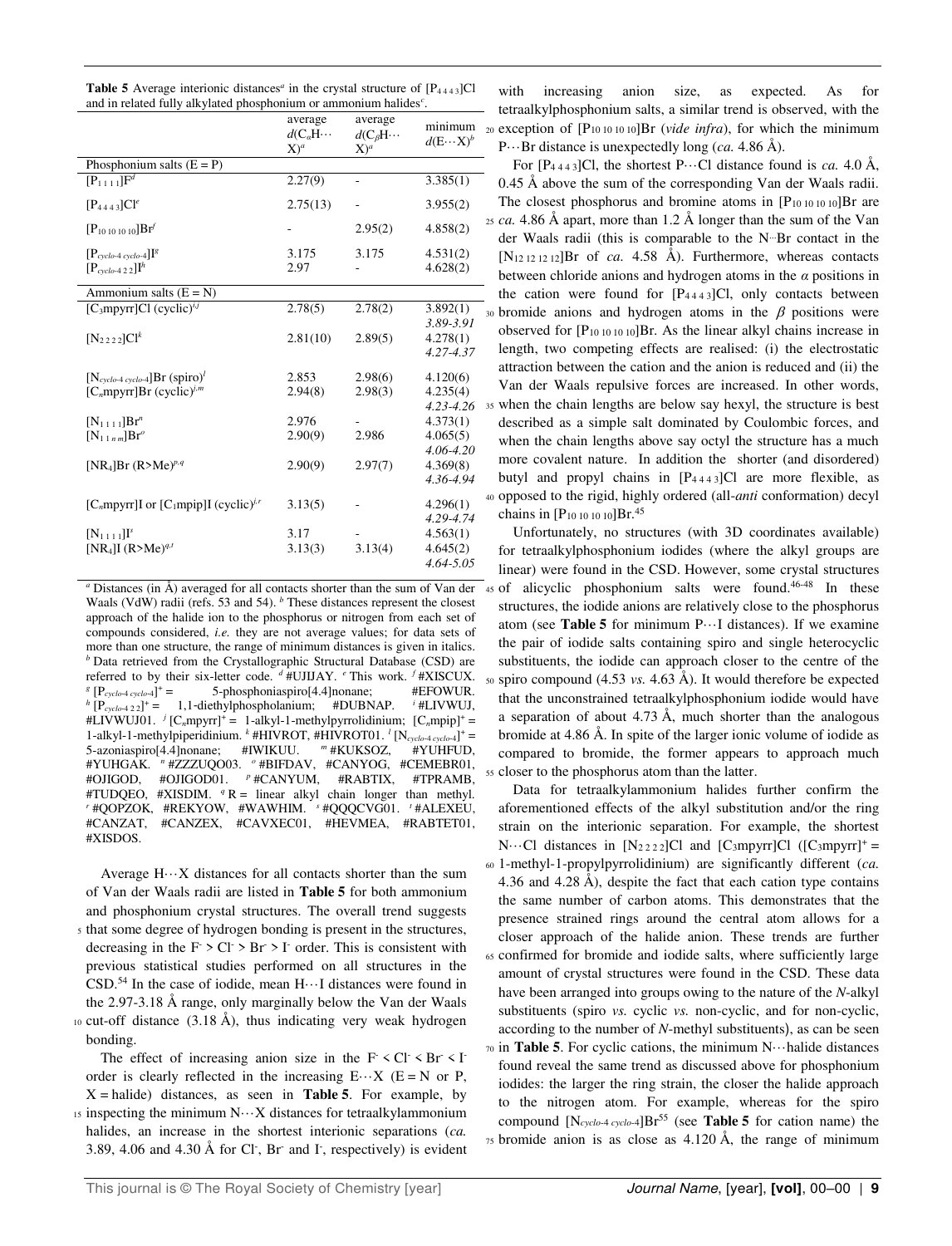N···Br distances for systems containing only one cycle, namely  $[C<sub>n</sub>mpyrr]Br$  salts,<sup>56, 57</sup> is 4.23-4.26 Å. In the case of non-cyclic tetraalkylammonium bromides, the bromide anion is found at minimum distances between 4.06 and 4.37 Å from the nitrogen

- <sup>5</sup>atom for cations bearing methyl substituents, whereas this separation is increased to a 4.36-4.94 Å range for cations with linear alkyl chains longer than methyl. In the case of  $[N_{1111}]Br$ , the shortest N $\cdots$ Br distance is found at 4.373 Å,<sup>58</sup> a separation noticeably longer than for other *N*-methyl containing salts (4.06-
- <sup>10</sup>4.10 Å range, see **Table 5**). The more sterically compact and symmetrical tetramethylammonium cation prevents the halide ion approaching too close to the nitrogen, compared to the situation with longer more flexible chains.



15 Fig.12 Space-filling (1 Van der Waals radii) views of E(CH)<sub>2</sub>·X moieties  $(E = P \text{ or } N)$  in the crystal structures of  $[P_{4443}]Cl$  (right) and  $[N_{2222}]Cl$ (left). The rest of the cation molecules have been omitted for clarity. Orange = phosphorus, grey = carbon, white = hydrogen, blue = nitrogen and green = chlorine.  $E \cdots C1$  distances are schematically represented by 20 dashed white lines.

Finally, by comparing the  $E \cdots C1$  distances in the structures of [P4 4 4 3]Cl, [N2 2 2 2]Cl and [C3mpyrr]Cl (see **Table 5**), a further, more subtle, pattern is observed. In the structures of  $[N_{2222}]Cl$ (two polymorphs), the shortest N···Cl distances are *ca.* 4.28 and <sup>25</sup>4.36 Å. In the case of [C3mpyrr]Cl (again two polymorphs), the

- shortest N $\cdots$ Cl separations are *ca*. 3.89 and 3.91 Å {*cf*. P $\cdots$ Cl at 3.955 Å in  $[P_{4443}]$ Cl}, thus presenting a lower steric hindrance than either  $[N_2 222]^+$  or  $[P_{4443}]^+$ . This fact might initially look counterintuitive, given the smaller size of nitrogen as compared
- <sup>30</sup>to phosphorus. However, a close examination of the environments around nitrogen and phosphorus atoms in  $[N_{2 2 2 2}]$ Cl and  $[P_{4 4 4 3}]$ Cl revealed that the smaller size of nitrogen is responsible for a relatively compact  $N(CH_2)_4$  central moiety in the former, as illustrated in **Figure 12**, where the atoms
- 35 occupy their full Van der Waals volume. The  $H_{\alpha} \cdots H_{\alpha}$ <sup>c</sup> separation in the ammonium cation (for those hydrogen atoms shown in **Figure 12**) is 2.29 Å, effectively blocking the approach of the chloride anion to the nitrogen atom despite the presence of hydrogen bonding. In contrast, the  $H_{\alpha} \cdots H_{\alpha}$  separation in the
- <sup>40</sup>phosphonium cation (also for those hydrogen atoms shown in **Figure 12**) is 2.69 Å, allowing a much closer approach of the chloride ion despite (or because of) the longer carbon-phosphorus bond. In other words, the more open structure around the phosphorus allows a deeper penetration of the halide ion through
- 45 the protective "shrubbery" of the alkyl groups than is permitted by the closed structure around the nitrogen atom. These crystallographic observations were anticipated by an elegant computational study by Hunt and co-workers.<sup>59</sup>

#### <sup>50</sup>**DSC and TGA measurements**

 $\overline{a}$ 

The melting  $(T_m)$  and glass transition temperatures  $(T_g)$  for [P4 4 4 n]Cl were measured by differential scanning calorimetry, see **Table 6**. The trends of  $T_m$  and  $T_g$  as a function of *n* are illustrated in **Figure 13**. All compounds (with the one exception,  $55$  [P<sub>44410</sub>]Cl), exhibited distinct melting points with four of them very close to, or just below, room temperature, see **Figures 14(A)**  to **14(C)**. Ionic liquids, with  $n = 1$  or 5-14, also displayed glass transitions. Compounds with  $n = 1, 5$  or 7 exhibited crystallisation above their glass transitions, see **Fig. 14(A)**. 60 [P<sub>44410</sub>]Cl, as the only exception, formed a glass at -50.4 °C with no apparent freezing or melting transitions see **Fig. 14(D)**.

**Table 6** Decomposition temperatures,  $T_d$  for  $[P_{888 n}]$ Cl were determined by dynamic TGA.  $T_m$  and  $T_g$  obtained by DSC are reported along with the 65 enthalpies of fusion,  $\Delta H_{\text{fus}}$ , and enthalpies of glass transition,  $\Delta H_{\text{glass-1}}$ .

| n  | $T_{\rm m}/\rm{^{\circ}C}$ | $\Delta H_{\rm fus} / J g^{-1}$ | $T_{e}$ /°C | $\Delta H_{\rm glass}$ -/J g <sup>-1</sup> | $T_{d}/\text{C}$ |  |
|----|----------------------------|---------------------------------|-------------|--------------------------------------------|------------------|--|
| 1  | 20.4                       | 9.66                            | $-52.7$     | 1.07                                       | 311              |  |
| 2  | 70.1                       | 32.16                           |             |                                            | 332              |  |
| 3  | 78.0                       | 58.75                           |             |                                            | 335              |  |
| 4  | 70.6                       | 63.10                           |             |                                            | 352              |  |
| 5  | 47.6                       | 21.74                           | $-40.4$     | 0.01                                       | 361              |  |
| 6  | 24.2                       | 2.78                            | $-49.9$     | 0.85                                       | 357              |  |
| 7  | 53.3                       | 75.43                           | $-41.2$     | 1.37                                       | 358              |  |
| 8  | 19.4                       | 0.23                            | $-45.5$     | 1.05                                       | 358              |  |
| 10 | ۰                          |                                 | $-50.4$     | 1.31                                       | 338              |  |
| 12 | 22.8                       | 49.40                           | $-62.2$     | 1.04                                       | 352              |  |
| 14 | 38.9                       | 65.60                           | $-58.8$     | 0.64                                       | 345              |  |
|    |                            |                                 |             |                                            |                  |  |



**Fig. 13** Melting ( $\Delta$ ) and glass transition ( $\circ$ ) temperatures,  $T_m$  and  $T_g$ , respectively, as a function of the number of carbons, *n*, in the fourth alkyl substituent on the phosphonium cation.

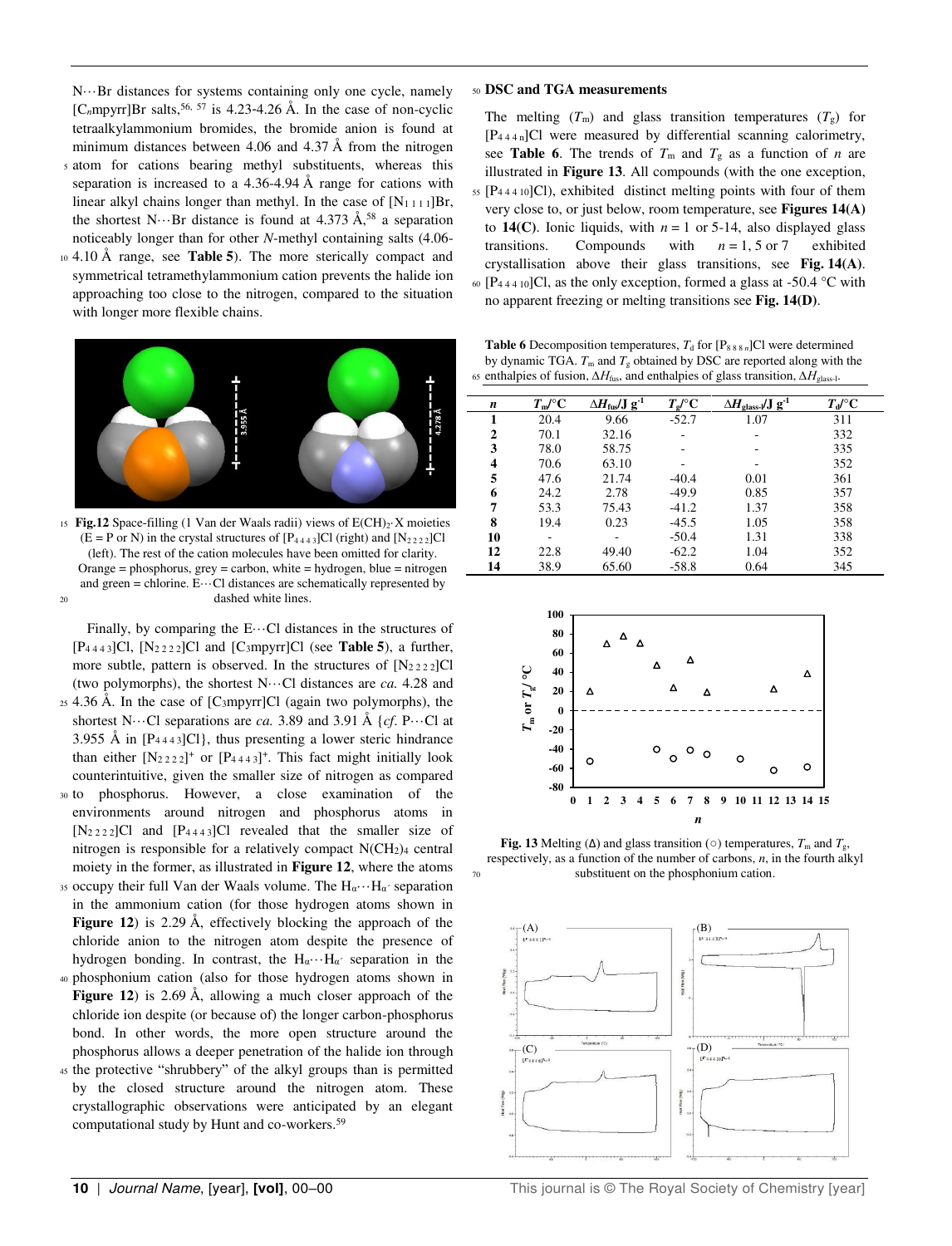**Fig. 14** DSC scans of selected compounds representing typical DSC curves for whole series of  $[P_{444 n}]$ Cl ionic liquids, (A)  $[P_{444 1}]$ Cl, (B)  $[P_{4443}]Cl$ , (C)  $[P_{4446}]Cl$  and (D)  $[P_{44410}]Cl$ .

<sup>5</sup>The thermal decomposition temperatures are listed in **Table 6**, for  $[P_{444 n}]$ Cl. While the decomposition temperatures of phosphonium ionic liquids vary with the counter ion, $<sup>7</sup>$  the</sup> alkyltributylphosphonium chlorides under investigation here appear to show dynamic thermal stability around  $342 \pm 17$  °C <sup>10</sup>(four TGA scans are shown in **Figure 15**, as examples).



**Fig. 15** A typical TGA curves for  $[P_{444 n}]$ Cl, examples of  $[P_{444 2}]$ Cl (black line),  $[P_{4444}]$ Cl (blue line),  $[P_{4447}]$ Cl (red line) and  $[P_{44414}]$ Cl (green line).

<sup>15</sup>**Figure 16** illustrates the trend of onset decomposition temperature as a function of *n*, which on average is increasing with increasing alkyl chain up to  $n = 5$ .



**Fig. 16** Onset decomposition temperatures of [P4 4 4 *n*]Cl ionic liquids as a  $20$  function of *n*.

This reflects, as seen in the crystallographic section the greater resistance to the chloride ion approaching the  $\alpha$  carbon atom. As the decomposition mechanism involves an  $S_N2$  reaction (reversing its formation from the free phosphine and  $25$  chloroalkane), the difficulty of approach of the chloride to the α carbon results in a more thermally stable material. For chain lengths where  $n > 6$  the distance of closest approach reaches a plateau, as does the thermal stability. As *n* > 8 the cation becomes slightly less stable with the transparent anomaly at  $n = 10$ , for <sup>30</sup>which we have no explanation.

 Tsunashima *et al.*3, 60 studied two cations found in this work,  $([P_{4441}]^+$  and  $[P_{4448}]^+$ ), paired with dicyanamide and bistriflamide. These ionic liquids exhibited lower melting points

and approximately 40 °C higher decomposition temperatures than 35 their chloride analogues, as the bulky [N(CN)<sub>2</sub>] and [NTf<sub>2</sub>] anions are unable to penetrate so close to the inner carbon atoms, and are also less nucleophilic than the chloride ion.

#### **Density and molar volume**

Density measurements upon  $[P_{444 n}]$ Cl, where  $n = 1, 6, 8, 10$  and <sup>40</sup>12 (selected as the ones liquid at room temperature) were carried out over a broad range of temperatures  $(293.15 \le T/K \le 363.15)$ at atmospheric pressure, and data are reported along with the corresponding molar volume, *V*m, **Table 7**. The repeatability of the density measurements was better than  $5 \times 10^{-5}$  g cm<sup>-3</sup>.

 $45$  These densities are in the range of 0.87 to 0.96 g cm<sup>-3</sup> over a temperature range of 293.15 to 363.15 K. All the studied ionic liquids have densities less than water and all decrease with increasing *n*, see **Figure 17**, and with increasing *T*, see **Figure 18**.



**Fig.17** Experimental densities of  $[P_{444n}]$ Cl ionic liquids at 293 K ( $\blacksquare$ ), 303 K (□), 313 K (▲), 323 K (Δ), 333 K (●), 343 K (○), 353 K (◆) and 363 K  $(③)$  as a function *n*.

Experimental density data were fitted into the extended Ye and Shreeve equation<sup>61</sup> proposed by Gardas and Couthino,<sup>62</sup> which is applicable over a wide range of temperatures 273 - 393 K, and pressures, 0.10 - 100 MPa, according to **Eq. (1)**:

$$
\rho_{IL}(T, P) = M/N_A V(a + bT + cP)
$$
 (1)

where  $M$  is the formula mass in g mol<sup>-1</sup>, N<sub>A</sub> is Avogadro's number,  $V^{\text{molecular}}$  is molecular volume in units of  $1 \times 10^{-27}$  cm<sup>3</sup>, *T* is the temperature in K, and *P* is the pressure in MPa.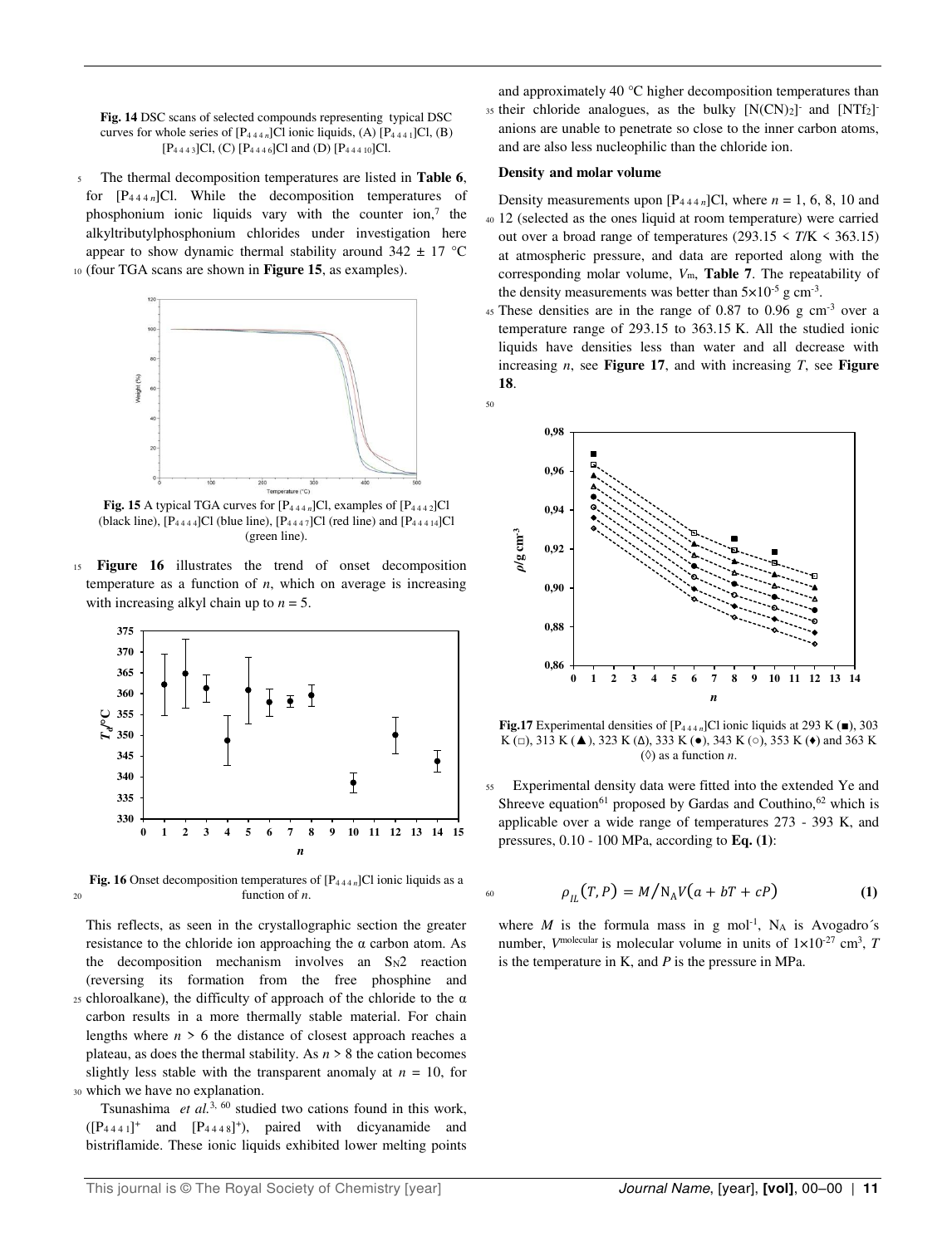

**Fig. 18** Experimental density as a function of temperature for the [P<sub>444n</sub>]Cl ionic liquids series where  $n = 1($ **.**), 6 (**■**), 8 (○), 10 (**△**) and 12 (♦).The lines correspond to the linear fit of experimental results obtained 5 in this work  $(0.99993 \le R^2 \le 1)$ .

The values of the coefficients *a*, *b* and *c* were estimated by Gardas and Coutinho<sup>62</sup> as  $0.80050 \pm 0.00023$ ,  $(6.6520 \pm 0.0069) \times 10^{-4} \text{ K}^{-1}$ , and  $(-5.919 \pm 0.024) \times 10^{-6} \text{ MPa}^{-1}$ , 10 respectively, by fitting **Eq.(1)** to the previously published experimental pressure-volume-temperature (*PVT*) data of ionic liquids (imidazolium, pyridinium, pyrrolidinium and phosphonium based).<sup>63, 64</sup>

 The densities of alkyltributylphosphonium ionic liquids were <sup>15</sup>estimated according to **Eq. (1)** with the molecular volumes of ions and groups taken from previously reported values<sup>10, 11, 62, 65</sup> where available.

The calculated density *ρ*<sub>calc</sub> of the studied ionic liquids displays a good agreement with the corresponding experimental density <sup>20</sup>*ρ*exp, where (see **Figure 19**):

 $ρ_{\text{calc}} = (0.9982 \pm 0.0015) ρ_{\text{exp}}$  $(R^2 = 0.9964$  at a 95 % level of confidence)



<sup>25</sup>**Fig. 19** Linear relationship between experimental and calculated density of herein studied ionic liquids at temperatures *T* = 293.15-363.15 K, using the **Eq.1** 

**Table 7** Comparisons between experimental density *ρ*/g cm-3 and molar volume data for  $[P_{444 n}]$ Cl ionic liquids measured at temperatures  $T =$ <sup>30</sup>293.15-363.15 K. Calculated density values were obtained from **Eq.(1)**.  $\Delta V_m$  values represent the difference (cal – exp) between  $V_m$  values and molar volume data calculated using the fitting **Eq.(6)**.

| T/     | $\rho_{\rm exp}/$   | $\rho_{\rm cal}$ / | $Deva$ /        | $\overline{(V_{\rm m})_{\rm exp}}$ | $\overline{(V_{\rm m})_{\rm cal}}/$ | $\Delta V_{\rm m}^{\rm b}$ / |
|--------|---------------------|--------------------|-----------------|------------------------------------|-------------------------------------|------------------------------|
| K      | $g \text{ cm}^{-3}$ | $g \text{ cm}^3$   | $\%$            | $\text{cm}^3 \text{ mol}^{-1}$     | $\rm cm^3\, mol^{-1}$               | $cm3$ mol <sup>-1</sup>      |
|        |                     |                    | $[P_{4441}]Cl$  |                                    |                                     |                              |
| 303.15 | 0.96340             | 0.9640             | 0.16            | 262.14                             | 256.15                              | $-3.47$                      |
| 313.15 | 0.95786             | 0.9576             | 0.06            | 263.66                             | 258.68                              | $-2.46$                      |
| 323.15 | 0.95225             | 0.9514             | $-0.02$         | 265.21                             | 26.20                               | $-1.49$                      |
| 333.15 | 0.96820             | 0.9452             | $-0.09$         | 266.73                             | 263.73                              | $-0.48$                      |
| 343.15 | 0.94151             | 0.9391             | $-0.17$         | 268.24                             | 266.26                              | 0.54                         |
| 353.15 | 0.93611             | 0.9330             | $-0.26$         | 269.79                             | 268.78                              | 1.52                         |
| 363.15 | 0.93069             | 0.9271             | $-0.33$         | 271.36                             | 271.31                              | 2.48                         |
|        |                     |                    |                 |                                    |                                     |                              |
|        |                     |                    | $[P_{4446}]$ Cl |                                    |                                     |                              |
| 293.15 |                     |                    | 0.33            |                                    |                                     |                              |
| 303.15 | 0.92830             | 0.9313             |                 | 347.60                             | 344.86                              | $-2.75$                      |
| 313.15 | 0.92264             | 0.9252             | 0.28            | 349.74                             | 347.79                              | $-1.94$                      |
| 323.15 | 0.91699             | 0.9191             | 0.23            | 351.89                             | 350.73                              | $-1.17$                      |
| 333.15 | 0.91125             | 0.9132             | 0.21            | 354.11                             | 353.66                              | $-0.45$                      |
| 343.15 | 0.90560             | 0.9072             | 0.18            | 356.32                             | 356.59                              | 0.28                         |
| 353.15 | 0.89950             | 0.9014             | 0.21            | 358.73                             | 359.53                              | 0.79                         |
| 363.15 | 0.89428             | 0.8957             | 0.15            | 360.83                             | 362.46                              | 1.63                         |
|        |                     |                    | $[P_{4448}]$ Cl |                                    |                                     |                              |
| 293.15 | 0.92516             | 0.9285             | 0.36            | 379.11                             | 376.23                              | $-2.88$                      |
| 303.15 | 0.91942             | 0.9224             | 0.32            | 381.48                             | 379.33                              | $-2.15$                      |
| 313.15 | 0.91368             | 0.9163             | 0.28            | 383.88                             | 382.43                              | $-1.45$                      |
| 323.15 | 0.90792             | 0.9103             | 0.26            | 386.31                             | 385.52                              | $-0.79$                      |
| 333.15 | 0.90211             | 0.9044             | 0.25            | 388.80                             | 388.62                              | $-0.18$                      |
| 343.15 | 0.89639             | 0.8985             | 0.24            | 391.28                             | 391.72                              | 0.44                         |
| 353.15 | 0.89067             | 0.8927             | 0.23            | 393.79                             | 394.81                              | 1.02                         |
| 363.15 | 0.88493             | 0.8870             | 0.24            | 396.35                             | 397.91                              | 1.56                         |
|        |                     |                    | $[P_{44410}]Cl$ |                                    |                                     |                              |
| 293.15 | 0.91844             | 0.9209             | 0.27            | 412.43                             | 410.54                              | $-1.89$                      |
| 303.15 | 0.91272             | 0.9148             | 0.23            | 415.01                             | 413.80                              | $-1.21$                      |
| 313.15 | 0.90698             | 0.9088             | 0.20            | 417.64                             | 417.06                              | $-0.58$                      |
| 323.15 | 0.90122             | 0.9028             | 0.18            | 420.31                             | 420.32                              | 0.01                         |
| 333.15 | 0.89543             | 0.8970             | 0.17            | 423.03                             | 423.58                              | 0.56                         |
| 343.15 | 0.88974             | 0.8912             | 0.16            | 425.73                             | 426.84                              | 1.11                         |
| 353.15 | 0.88402             | 0.8854             | 0.16            | 428.49                             | 430.10                              | 1.62                         |
| 363.15 | 0.87831             | 0.8798             | 0.17            | 431.27                             | 433.36                              | 2.09                         |
|        |                     |                    | $[P_{44412}]Cl$ |                                    |                                     |                              |
| 293.15 | $\overline{a}$      | $\overline{a}$     | $\overline{a}$  | $\overline{a}$                     | $\overline{a}$                      | $\overline{a}$               |
| 303.15 | 0.90614             | 0.9084             | 0.28            | 448.98                             | 448.28                              | $-0.71$                      |
| 313.15 | 0.90030             | 0.9024             | 0.24            | 451.89                             | 451.70                              | $-0.20$                      |
| 323.15 | 0.89443             | 0.8965             | 0.23            | 454.86                             | 455.12                              | 0.26                         |
| 333.15 | 0.88864             | 0.8907             | 0.23            | 457.82                             | 458.54                              | 0.72                         |
|        |                     |                    |                 |                                    |                                     |                              |
| 343.15 | 0.88286             | 0.8849             | 0.23            | 460.82                             | 461.97                              | 1.15                         |
| 353.15 | 0.87706             | 0.8792             | 0.25            | 463.87                             | 465.39                              | 1.52                         |
| 363.15 | 0.87126             | 0.8736             | 0.27            | 466.96                             | 468.81                              | 1.86                         |

<sup>a</sup> Dev (%) = [( $\rho_{\text{cal}} - \rho_{\text{exp}}$ ) /  $\rho_{\text{exp}}$ ] × 100;<sup>b</sup> ΔV<sub>m</sub> = (V<sub>m</sub>)<sub>cal</sub> – (V<sub>m</sub>)<sub>exp</sub>

35

40

 For the density prediction from molar volume, using **Eq.(1)**, an average absolute deviation (AAD) of 0.23 % with the maximum deviation (MD) 0.39 % was observed for 37 density data points (Np), studied of 5 ionic liquids, where AAD is defined as, **Eq. (2)**:

$$
AAD(\%) = \sum_{i=1}^{N_p} \left| \frac{\rho_{calc} - \rho_{exp}}{\rho_{exp}} \right| / N_p \tag{2}
$$

<sup>45</sup>The volumetric behaviour of phosphonium ionic liquids can be expressed in terms of their molar volume,  $V_m = M/\rho$ , where an expected increase of  $V_m$  with increasing temperature is observed, see **Figure 20**. *V*m as a function of *n* exhibits a quasi-linear trend for each represented temperature, **Figure 21**.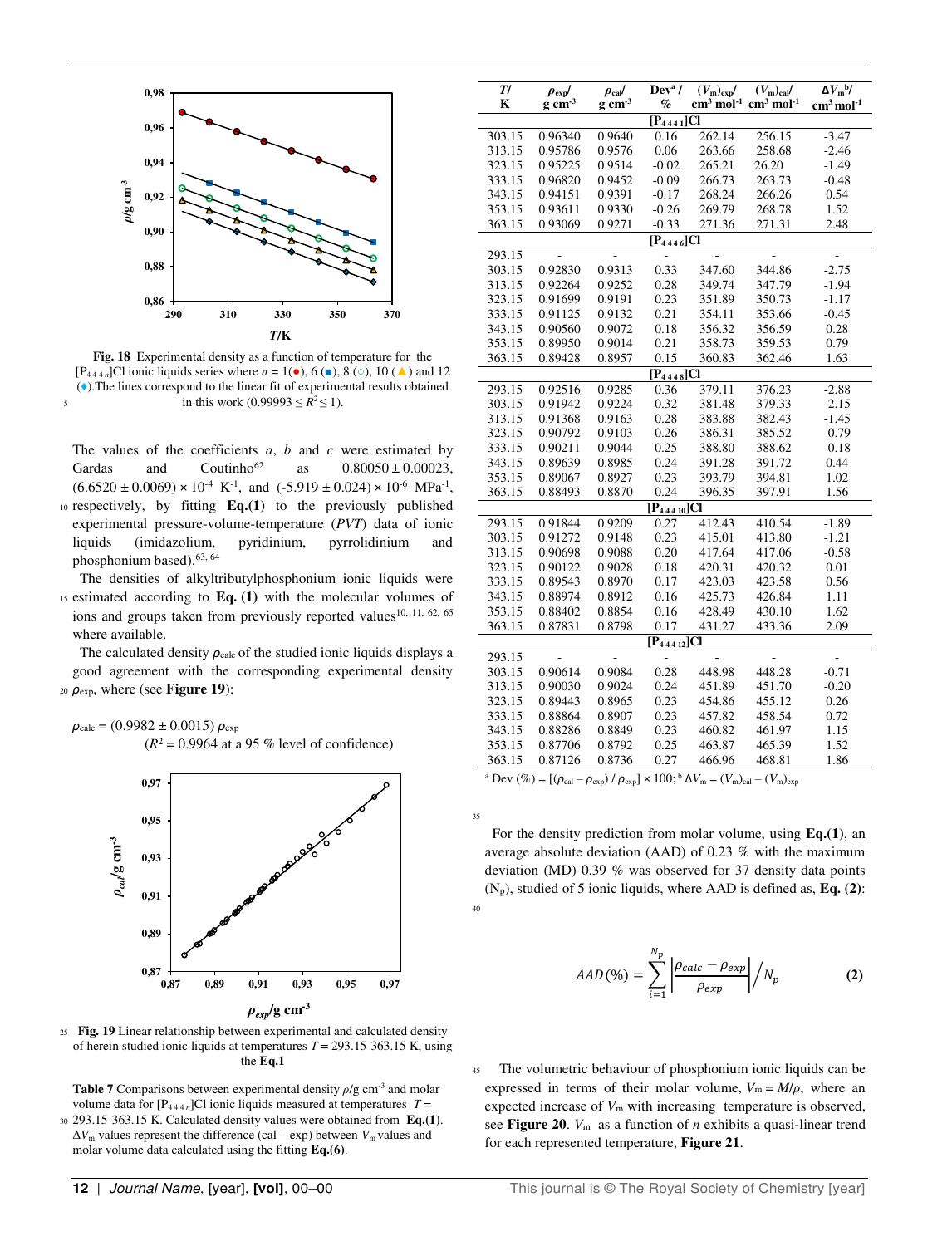

**Fig. 20** Molar volumes as a function of temperature for the  $[P_{444 n}]Cl$ ionic liquids series where  $n = 1$  ( $\bullet$ ), 6 ( $\bullet$ ), 8 ( $\circ$ ), 10 ( $\blacktriangle$ ) and 12 ( $\bullet$ ). The lines correspond to the linear fit of experimental results obtained in this s work  $(0.999735 \le R^2 \le 0.99997)$ .



**Fig. 21** Experimental molar volume of  $[P_{444n}]$ Cl ionic liquids as a function of *n* for four temperatures. The isotherms are 293 K  $(\blacksquare)$ , 313 K  $(\triangle)$ , 333 K ( $\bullet$ ) and 353 K ( $\bullet$ ). The lines represent a linear fit of the results for each isotherm,  $(0.99998 \le R^2 \le 0.99999)$ .

The molar volume  $(V<sub>m</sub>)$  of an ionic liquid was defined simply as the sum of the effective molar volumes  $(V^*)$  of the anion (a) and cation (c), **Eq. (3)**:

$$
V_m = V_c^* + V_a^* \tag{3}
$$

<sup>15</sup>The phosphonium ionic liquids presented in this study were divided into three groups, according to their structure,<sup>11</sup> and each group is represented as a function of temperature according to the following **Eq. (4)**:

$$
V_m(G_i) = A + B(T - 273.15)
$$
 (4)

 $v_{\rm m}$  and is considered compose of contributions from  $[P_{1111}]^+$ , -(CH2)n- and Cl-, hence the over all molar volume is represented by **Eq. (5)**:

$$
V_m = \sum_{i=1}^{3} V_m(G_i)
$$
 (5)

The parameters *A* and *B* can be obtained by a group contribution <sup>25</sup>method according to Eq.xy. **Eq. (6)** and **Eq. (7)**:

$$
A = \sum_{i=1}^{3} n_i a_i \tag{6}
$$

$$
B = \sum_{i=1}^{3} n_i b_i \tag{7}
$$

where  $n_i$  is the number of groups of type  $i$ , and the parameters  $a_i$  $30$  and  $b_i$  were previously estimated by Adamová and Gardas<sup>11</sup> on [P8 8 8 *n*]Cl ionic liquids (**Table 8)**.

 Calculated molar volumes are in an excellent agreement with the corresponding experimental values  $(V_{\text{m,}})_{\text{exp,}}}$  where:

$$
(V_{\text{m}})_{\text{,cal}} = (1.0003 \pm 0.0002) \cdot (V_{\text{m}})_{\text{,exp}}
$$

 $(R^2 = 0.9997 \text{ at } 95\% \text{ level of confidence}).$ 

The relative deviations between the calculated and experimental data as a function of experimental molar volume for all data points are shown in **Figure 22**.

**Table 8** Group contribution parameters associated with **Eq. (5)<sup>11</sup>** used to predict the effective molar volume of the phosphonium ionic liquids as a function of temperature from 293.15 to 363.15 K.

| G;                                     | $a/\text{cm}^3 \text{ mol}^{-1}$ | $b_i$ /cm <sup>3</sup> mol <sup>-1</sup> K <sup>-1</sup> |
|----------------------------------------|----------------------------------|----------------------------------------------------------|
| $[$ P <sub>1111</sub> $]$ <sup>+</sup> | 73.776                           | 0.0840                                                   |
| -CH <sub>2</sub> -                     | 16.992                           | 0.0082                                                   |
| CF.                                    | 24.391                           | 0.0954                                                   |

For 37 data points of five phosphonium ionic liquids, the overall AAD is 0.39% and MD is 0.80% (**Table 9**).

<sup>45</sup>**Table 9** AAD and MD observed for the molar volumes of studied phosphonium ionic liquids predicted using **Eq.5**.

| n  | $AAD/\%$ | $MD/ \%$ |
|----|----------|----------|
| 1  | 0.67     | 1.32     |
| 6  | 0.45     | 1.04     |
| 8  | 0.34     | 0.76     |
| 10 | 0.27     | 0.48     |
| 12 | 0.21     | 0.40     |



**Fig. 22** The relative deviations between calculated, using an **Eq.5** and the <sup>50</sup>experimental molar volumes as a function of experimental molar volumes for the phosphonium ionic liquids, where  $n = 1, 6, 8, 10$  and 12.

The deviations between calculated and experimental molar volumes are significantly higher, in contrast with [P8 8 8 *n*]Cl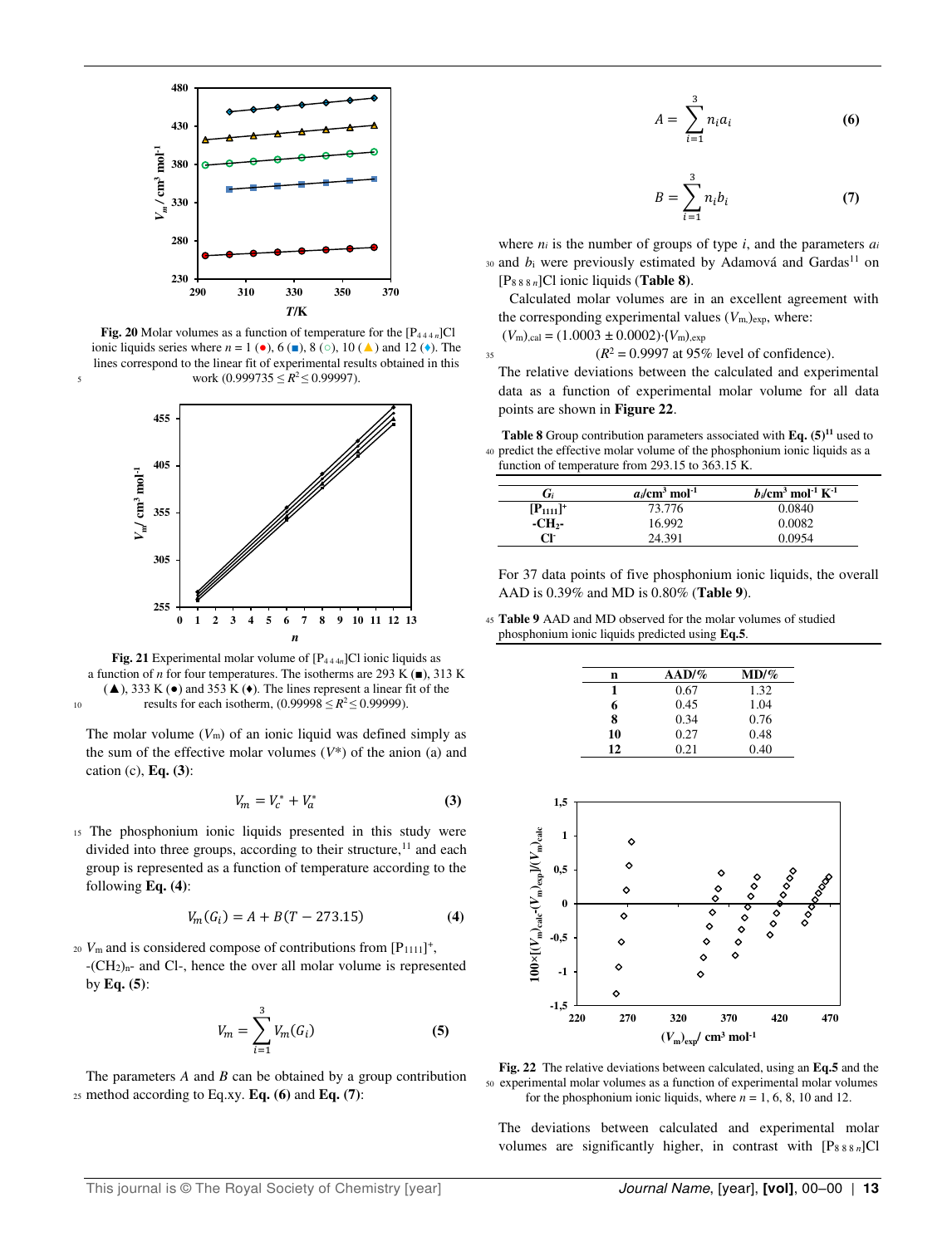compounds (AAD =  $0.13\%$  and MD =  $0.28\%$ ),<sup>11</sup> which is most likely caused by much higher viscosity and mobility of [P4 4 4 *n*]Cl ionic liquids.

#### **Thermal expansion coefficient**

<sup>5</sup>The evolution of the volumetric properties with temperature can be expressed by calculating the coefficient of thermal expansion, *α*p, defined as, **Eq. (8)**:

$$
\alpha_p = -\left[\frac{\partial \ln(\rho)}{\partial T}\right]_p = -a \tag{8}
$$

Plots of  $\ln(\rho)$  as a function of temperature, **Eq.** (9) (fitting <sup>10</sup>equation parameters can be found in **Table 10**) for the studied ionic liquids have a *quasi*-linear fit, being almost parallel to each with similar thermal expansion coefficients, *α*p, given in **Table 10**.  $\ln(\rho / cm^{-3}) = a(T/mK) + b$  (9)

$$
_{15}
$$

 It has been already demonstrated by Tariq *et al.,*<sup>66</sup> that *α*p may slightly decrease with increasing temperature in the low-*T* region

and starts increasing (also mildly) in the high-*T* domain. This phenomenon was reported on the homologous series of <sup>20</sup>[C*n*mim][NTf2] studied over extended range of temperatures, but here, with the limited temperature range no such deviation was found.

Additionally, we observe a dependency of  $\alpha_p$  on chain length with calculated values lying between between  $5.75 \times 10^{-4}$  K<sup>-1</sup> and 25  $6.52 \times 10^{-4}$  K<sup>-1</sup>, for [P<sub>4441</sub>]Cl and [P<sub>44412</sub>]Cl, respectively, see

**Table 10**, as found in previous studies. <sup>10, 67, 68</sup> The comparison of these data with related systems will be published elsewhere.<sup>69</sup>

**Table 10** Parameters of the linear fit, according to **Eq. (10)**

| n                                                                              | $\alpha_P = -a/K^{-1} \times 10^3$ |          |  |  |  |  |
|--------------------------------------------------------------------------------|------------------------------------|----------|--|--|--|--|
|                                                                                | 0.57467                            | 0.136874 |  |  |  |  |
| 6                                                                              | 0.62610                            | 0.115538 |  |  |  |  |
| 8                                                                              | 0.63546                            | 0.108639 |  |  |  |  |
| 10                                                                             | 0.63870                            | 0.102294 |  |  |  |  |
| 12                                                                             | 0.65240                            | 0.099217 |  |  |  |  |
| $\overline{\alpha_n}$ = (6.25464 ± 0.29921) × 10 <sup>-4</sup> K <sup>-1</sup> |                                    |          |  |  |  |  |

#### <sup>30</sup>**Viscosity**

The viscosity of ionic liquids is significantly influenced by the strength of both the van der Waals interaction forces and hydrogen bonding, but the chemical structure of the anion is known to have a strong influence, too. For example with 1,3-

- 35 dialkylimidazolium halides, their high viscosity has been ascribed to an extensive three-dimensional hydrogen bonding network.<sup>70</sup> The viscosity has also being been shown to be a colligative property, decreasing as a function of the number of moles of solute (either water or organic molecules).<sup>71</sup>
- <sup>40</sup>Viscosities of [P4 4 4 *n*]Cl, were measured at temperatures between 293.15 to 363.15 K ( see **Table 11)**. Viscosities decrease with increasing *n*, as illustrated in **Figure 23**. Moreover, the results indicate that their viscosity decreases markedly with temperature increase. For example, for [P4 4 4 12]Cl, increasing the
- $45$  temperature by 10 K from (293.15 to 303.15) K decreases the viscosity by 57 % and increasing it by 70 K lowers it by 98 %, (see **Figure 24** and **25**) .



**Fig. 23** Experimental viscosities of [P4 4 4 *n*]Cl ionic liquids at 293.15 K <sup>50</sup>(■), 303.15 K (□), 313.15 K (▲), 323.15 K (Δ), 333.15 K (●), 343.15 K (○), 353.15 K (♦) and 363.15 K (◊) as a function of *n*.

 The Vogel-Fulcher-Tammann (VFT) equation, **Eq. (10)**, which has been successfully used to model the temperature dependence of ionic liquid viscosity for many years,  $72,73$  was applied to the <sup>55</sup>data in **Table 10** and the fit is presented in **Figures 24** and **25,**  and **Table 11**.

$$
\eta = A + \exp(B/(T - T_0))\tag{10}
$$

where  $\eta$  is the viscosity in mPa s units, *T* is temperature (K), *A*, *B* and *T*0 are adjustable parameters.

The ratio of parameters *B* and  $T_0$ ,  $B/T_0$ , is also known as the Angell strength parameter. The parameters *A*, *B* and *T*0 were optimised by minimising the following objective function (OF), **Eq. (11)**:

$$
OF = \sum_{i=1}^{N_p} \left[ A + \frac{B}{(T - T_0)} - \ln(\rho_{exp}) \right]^2 / N_p \tag{11}
$$

 The AAD and MD values are presented in **Table 12**. The values of the parameter  $T_0$  are between 105 to 160 K.

65



**Fig. 24** Experimental viscosities as a function of temperature:  $[P_{4441}]Cl$  $70$  ( $\bullet$ ) and  $[P_{4448}]Cl(\triangle)$ , fitted into VFT equation, **Eq. 11.** Fits are represented by solid lines.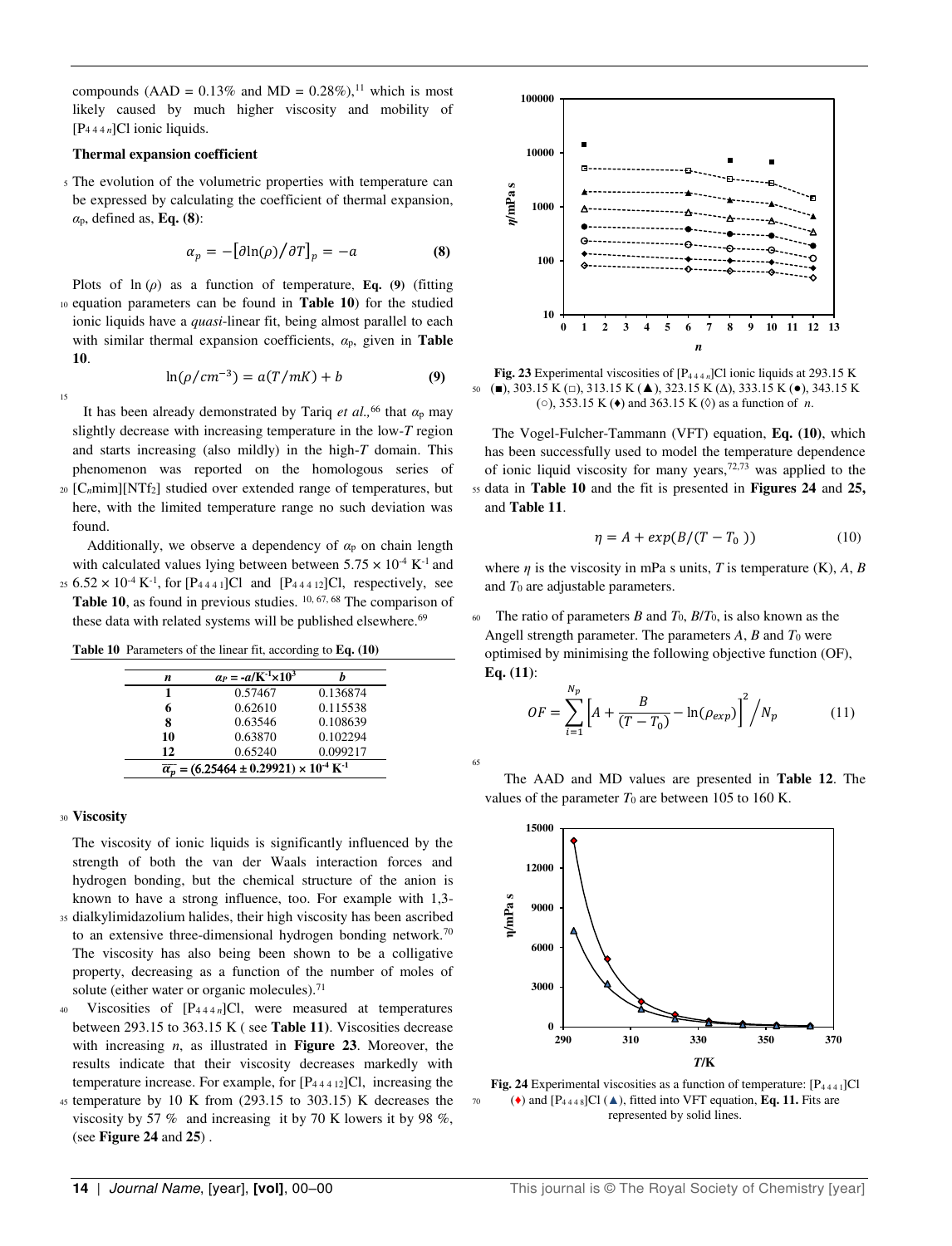**Table 11** Experimental viscosities (*η*exp) of phosphonium chlorides as a function of temperature at atmospheric pressure. Dev<sup>a</sup> represents standard deviation of ten measurements perfomed with each sample at each given temperature. Calculated viscosities ( $η<sub>cal</sub>$ ) were obtained from VFT

<sup>5</sup>equation and AAD represents agreement between calculated and experimental data.

| T/     | $\eta_{exp}$ / | Dev <sup>a</sup> /          | $\eta_{\text{cal}}/$ | $AA\overline{D^{b}}$ / |
|--------|----------------|-----------------------------|----------------------|------------------------|
| K      | mPa s          | $\%$                        | mPa s                | $\%$                   |
|        |                | $\overline{[P_{4441}]}$ Cl  |                      |                        |
| 293.15 | 14065.77       | 2.14                        | 14061.85             | 0.03                   |
| 303.15 | 5123.50        | 2.03                        | 4925.49              | 3.86                   |
| 313.15 | 1904.94        | 0.91                        | 1978.55              | 3.86                   |
| 323.15 | 924.50         | 0.97                        | 888.78               | 3.86                   |
| 333.15 | 427.00         | 0.92                        | 437.91               | 2.56                   |
| 343.15 | 233.20         | 1.33                        | 233.10               | 0.04                   |
| 353.15 | 135.30         | 2.27                        | 132.45               | 2.11                   |
| 363.15 | 81.70          | 3.01                        | 79.57                | 2.61                   |
|        |                | $[P_{4446}]Cl$              |                      |                        |
| 293.15 |                | $\overline{a}$              |                      |                        |
| 303.15 | 4710.30        | 1.27                        | 4631.80              | 1.67                   |
| 313.15 | 1815.00        | 1.63                        | 1813.06              | 0.11                   |
| 323.15 | 788.61         | 1.76                        | 795.38               | 0.86                   |
| 333.15 | 386.23         | 3.09                        | 383.47               | 0.72                   |
| 343.15 | 200.08         | 3.06                        | 200.08               | 0.00                   |
| 353.15 | 107.30         | 1.85                        | 111.62               | 4.03                   |
| 363.15 | 70.14          | 3.51                        | 65.92                | 6.01                   |
|        |                | $[P_{4448}]Cl$              |                      |                        |
| 293.15 | 7269.56        | 1.19                        | 7486.04              | 2.98                   |
| 303.15 | 3249.99        | 1.19                        | 3043.91              | 6.34                   |
| 313.15 | 1349.48        | 1.64                        | 1349.48              | 0.00                   |
| 323.15 | 614.12         | 1.99                        | 644.60               | 4.96                   |
| 333.15 | 313.86         | 3.03                        | 328.51               | 4.67                   |
| 343.15 | 168.23         | 2.78                        | 177.17               | 5.31                   |
| 353.15 | 100.44         | 3.31                        | 100.42               | 0.02                   |
| 363.15 | 64.85          | 2.69                        | 59.48                | 8.27                   |
|        |                | $\overline{[P_{44410}]}$ Cl |                      |                        |
| 293.15 | 6802.34        | 4.32                        | 6765.87              | 0.54                   |
| 303.15 | 2742.77        | 6.41                        | 2633.04              | 4.00                   |
| 313.15 | 1143.27        | 2.79                        | 1149.58              | 0.55                   |
| 323.15 | 552.03         | 4.95                        | 552.03               | 0.00                   |
| 333.15 | 291.05         | 4.43                        | 287.07               | 1.37                   |
| 343.15 | 157.37         | 1.62                        | 159.69               | 1.47                   |
| 353.15 | 94.09          | 2.81                        | 94.08                | 0.00                   |
| 363.15 | 61.43          | 2.99                        | 58.24                | 5.20                   |
|        |                | $\overline{[P_{44412}]}$ Cl |                      |                        |
| 293.15 |                |                             |                      | $\overline{a}$         |
| 303.15 | 1439.04        | 4.15                        | 1429.76              | 0.64                   |
| 313.15 | 674.30         | 4.21                        | 674.94               | 0.09                   |
| 323.15 | 342.50         | 1.91                        | 345.98               | 1.02                   |
| 333.15 | 189.05         | 2.49                        | 190.13               | 0.57                   |
| 343.15 | 110.86         | 3.93                        | 110.86               | 0.00                   |
| 353.15 | 73.25          | 2.84                        | 68.01                | 7.15                   |
| 363.15 | 48.50          | 2.30                        | 43.60                | 10.12                  |

**Table 12** Correlation parameters of the VFT equation, **Eq.11**, with the <sup>10</sup>deviations of the fit for the viscosity of [P4 4 4 *n*]Cl as a function of temperature, determined from experimental values in the range *T* = 293.15 to  $T = 363.15$  K.

| n  | A        | B/K     | $T_0/K$ | $B/T_0$ | AAD/ $\%$ MD/ $\%$ |      |
|----|----------|---------|---------|---------|--------------------|------|
|    | $-12.38$ | 2000.00 | 159.98  | 12.50   | 2.4                | 3.9  |
| 6  | $-12.97$ | 2096.43 | 158.56  | 13.22   | 19                 | 6.0  |
| 8  | $-15.82$ | 3354.43 | 105.02  | 31.94   | 4.1                | 8.3  |
| 10 | $-12.63$ | 2096.27 | 149.03  | 14.07   | 1.6                | 5.2  |
| 12 | $-12.57$ | 2095.86 | 140.98  | 14.87   | 2.8                | 10.1 |



15 **Fig. 25** Experimental viscosities as a function of temperature:  $[P_{4446}]Cl$ ( $\bullet$ ),  $[P_{44410}]Cl(\triangle)$  and  $[P_{44412}]Cl(\bullet)$  fitted into VFT equation, **Eq. 11.** Fits are represented by solid lines.

The experimental viscosity data are plotted against data calculated from **Eq. 10** with the fitted data in **Table 12,**  <sup>20</sup>represented in **Figure 26**; excellent agreement is revealed by the fit in **Eq. 12** 

$$
\ln(\eta_{\text{cal}}) = (0.9974 \pm 0.0032) \ln(\eta_{\text{exp}})
$$
 (12)  

$$
(R^2 = 0.9995 \text{ at a } 95\% \text{ of confidence})
$$



**Fig. 26** Linear relationship between  $\eta_{exp}$  and  $\eta_{cal}$  using VFT equation, **Eq. 11** 

Relative deviations between the calculated and the experimental viscosity data are presented in **Table 11** along with experimental 30 viscosity values over a wide range of temperatures (293.15-363.15 *K*).

#### **Conclusions**

25

The series of ionic liquids presented here are all hydrophilic and present an interesting contrast with hydrophobic [P8 8 8 *n*]Cl. Of 35 particular interest is the crystal structure of [P4443]Cl which allows a comparison to be made with its tetraalkylammonium analogues. The combination of electrostatic attraction, hydrogen bonding and steric repulsion leads to a delicate balance between these forces. The shorter nitrogen carbon bonds of the <sup>40</sup>tetraalkylammonium structures leads to a sterically compressed "shell" of methylene groups, which prevent the close approach of the chloride ion that might have been expected from a facile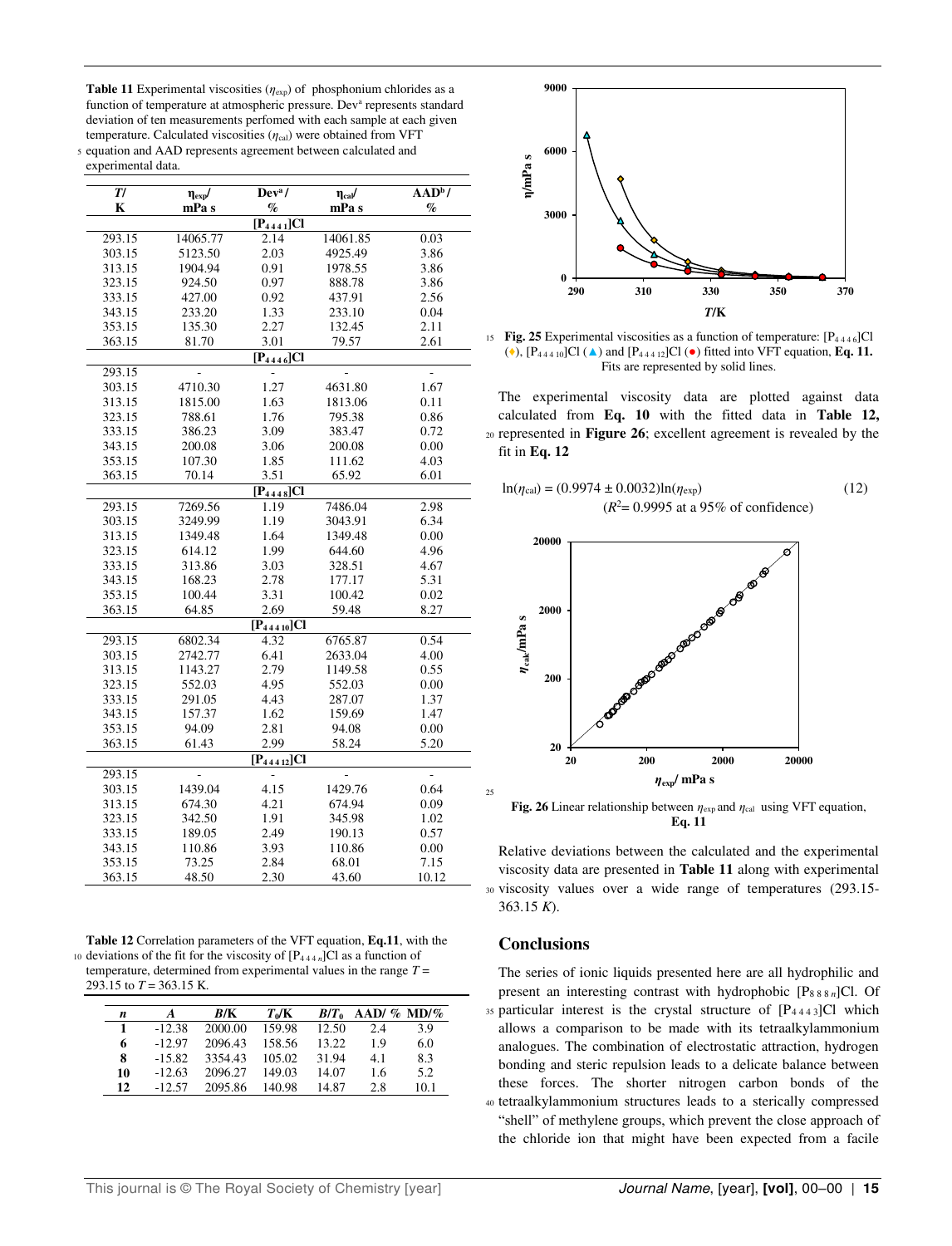consideration of the size of the nitrogen atom. In contrast, the larger phosphorus atom and longer phosphorus carbon bonds leads to a more open structure, permitting the chloride ion to approach closer to the centre of the cation. Although

<sup>5</sup>counter-intuitive, the observed structures lead to an intellectually satisfying interpretation of some of the contrasting properties of tetraalkylammonium and tetraalkylphosphonium ionic liquids.

#### **Acknowledgements**

This work was funded by Cytec Canada, Inc. G.A. would like to 10 thank Dr. Douglas Harris (Cytec) for fruitful comments and advices at the beginning of this work; Prof. Chris Strauss, Dr. Markus Fanselow and Dr. Giulia Fiorani for microvawe assistance and helpful guidance, and Prof. P.R. Raithby for the Xray diffraction data collection. L.P.N.R. thanks *Fundação para* 

15 *a Ciência e Tecnologia* for support under grants PTDC/QUI-QUI/101794/2008 and PTDC/QUI/71331/2006.

#### **Notes and references**

<sup>a</sup> The QUILL Centre, The Queen's University of Belfast, Stranmillis Road, <sup>20</sup>*Belfast, UK BT9 5AG.* 

- *b Current address: Department of Chemistry, Indian Institute of Technology Madras,Chennai, India, 600 036.*
- *c Instituto de Tecnologia Química e Biológica, www.itqb.unl.pt, Universidade Nova de Lisboa, Oeiras, Portugal, 2780-901.*
- <sup>25</sup>*Cytec Canada Inc, 9061 Garner Rd., Niagara Falls, Ontario, Canada L2E 6S5.*

*<sup>d</sup>Cytec Canada Inc, 9061 Garner Rd., Niagara Falls, Ontario, Canada L2E 6S5.* 

† Electronic Supplementary Information (ESI) available: [details of any <sup>30</sup>supplementary information available should be included here]. See

DOI: 10.1039/b0000000x/

- 1. K. J. Fraser and D. R. MacFarlane, *Aust. J. Chem.*, 2009, **62**, 309- 321.
- <sup>35</sup>2. R. E. Del Sesto, C. Corley, A. Robertson and J. S. Wilkes, *J. Organomet. Chem.*, 2005, **690**, 2536-2542.
- 3. K. Tsunashima and M. Sugiya, *Electrochemistry*, 2007, **75**, 734-736.
- 4. M. Matsumiya, S. Suda, K. Tsunashima, M. Sugiya, S. Kishioka and H. Matsuura, *J. Electroanal. Chem.*, 2008, **622**, 129-135.
- <sup>40</sup>5. J. Pernak, F. Stefaniak and J. Weglewski, *Eur. J. Org. Chem.*, 2005, 650-652.
	- 6. J. A. Vega, J. F. Zhou and P. A. Kohl, *J. Electrochem. Soc.*, 2009, **156**, A253-A259.
- 7. C. J. Bradaric, A. Downard, C. Kennedy, A. J. Robertson and Y. H. <sup>45</sup>Zhou, *Green Chem.*, 2003, **5**, 143-152.
	- 8. S. A. Chowdhury, J. L. Scott and D. R. MacFarlane, *Pure Appl. Chem.*, 2008, **80**, 1325-1335.
- 9. M. G. Freire, P. J. Carvalho, R. L. Gardas, L. Santos, I. M. Marrucho and J. A. P. Coutinho, *J. Chem. Eng. Data*, 2008, **53**, 2378- <sup>50</sup>2382.
	- 10. J. M. S. S. Esperança, H. J. R. Guedes, M. Blesic and L. P. N. Rebelo, *J. Chem. Eng. Data*, 2006, **51**, 237-242.
	- 11. G. Adamová, R. L. Gardas, L. P. N. Rebelo, A. J. Robertson and K. R. Seddon, *J. Chem. Soc. Dalton Trans.*, submitted.
- <sup>55</sup>12. G. Adamová, R. L. Gardas, L. P. N. Rebelo, A. J. Robertson and K. R. Seddon, *J. Chem. Soc. Dalton Trans.*, manuscript in preparation.
- 13. R. L. Gardas, R. Ge, P. Goodrich, C. Hardacre, A. Hussain and D. W. Rooney, *J. Chem. Eng. Data*, 2010, **55**, 1505-1515.
- <sup>60</sup>14. K. Fukumoto and H. Ohno, *Chem. Commun.*, 2006, 3081-3083.
- 15. J. Kagimoto, K. Fukumoto and H. Ohno, *Chem. Commun.*, 2006, 2254-2256.
- 16. J. F. Knifton, *Journal of Molecular Catalysis*, 1987, **43**, 65-78.
- 17. *US 4265828, (Texaco Inc., USA) Pat.*, 1981.
- <sup>65</sup>18. *US 4339545, (Texaco Inc., USA) Pat.*, 1982.
	- 19. *US 4332914, (Texaco Inc., USA) Pat.*, 1982.
	- 20. *US 4362822, (Texaco Inc., USA) Pat.*, 1982.
- 21. *US 4315994, (Texaco Inc., USA) Pat.*, 1982.
- 22. *US 4518715, (Texaco Inc., USA) Pat.*, 1985.
- <sup>70</sup>23. *US 4605677, (Texaco Inc., USA) Pat.*, 1986.
- 24. *US 4622343, (Texaco Inc., USA) Pat.*, 1986.
- 25. *US 4366259, (Texaco Inc., USA) Pat.*, 1982.
- 26. *US 4332915, (Texaco Inc., USA) Pat.*, 1982. 27. *US 4835143 Pat.*, 1989.
- <sup>75</sup>28. *US 4874526 Pat.*, 1988.
- 29. M. Petkovic, D. Hartmann, G. Adamová, K. R. Seddon, L. P. N. Rebelo and C. Silva Pereira, manuscript in preparation.
- 30. G. M. Sheldrick, *Acta Crystallogr. A*, 2008, **64**, 112-122.
- 31. F. H. Allen, *Acta Crystallogr. B*, 2002, **58**, 380-388.
- <sup>80</sup>32. F. H. Allen and W. D. S. Motherwell, *Acta Crystallogr. B*, 2002, **58**, 407-422.
	- 33. J. D. Holbrey, R. D. Rogers, S. S. Shukla and C. D. Wilfred, *Green Chem.*, 2010, **12**, 407-413.
- 34. M. M. Rauhut, H. A. Currier, A. M. Semsel and V. P. Wystrach, *J.*  <sup>85</sup>*Am. Chem. Soc.*, 1961, **26**, 5138-5145.
	- 35. W. Markownikoff, *Justus Liebigs Ann. Chem.*, 1870, **153**, 228-259.
	- 36. , 2011.
- 37. , Searches on the CSD for any phosphonium cations where the phosphorus atoms is bonded to four carbon atoms; 3774 hits 90 found.
- 38. A. Bondi, *J. Phys. Chem.*, 1964, **68**, 444-451.
- 39. J. A. van der Berg and K. R. Seddon, *Cryst. Growth Des.*, 2003, **3**, 643-661.
- 40. Q. Wang, A. Habenschuss, A. Xenopoulos and B. Wunderlich, *Mol.*  <sup>95</sup>*Cryst. Liq. Cryst.*, 1995, **264**, 115-129.
	- 41. W. Prukala, B. Marciniec and M. Kubicki, *Acta Crystallogr. E*, 2007, **63**, o1464-o1466.
	- 42. S. H. Hong, A. G. Wenzel, T. T. Salguero, M. W. Day and R. H. Grubbs, *J. Am. Chem. Soc.*, 2007, **129**, 7961-7968.
- <sup>100</sup>43. G. Margraf, H. W. Lerner and M. Bolte, *Acta Crystallogr. E*, 2002, **58**, O546-o547.
	- 44. A. Kornath, F. Neumann and H. Oberhammer, *Inorg. Chem.*, 2003, **42**, 2894-2901.
- 45. D. J. Abdallah, R. E. Bachman, J. Perlstein and R. G. Weiss, *J. Phys.*  <sup>105</sup>*Chem. B*, 1999, **103**, 9269-9278.
	- 46. U. Monkowius, N. W. Mitzel, A. Schier and H. Schmidbaur, *J. Am. Chem. Soc.*, 2002, **124**, 6126-6132.
- 47. N. D. Gomelya, N. G. Feshchenko, A. N. Chernega, M. Y. Antipin, Y. T. Struchkov and I. E. Boldeskul, *Zh. Obshch. Khim.*, 1985, <sup>110</sup>**55**, 1733-1738.
	- 48. B. Ziemer and F. Krech, *private communication to the CSD*, 2003.
	- 49. R. J. Staples, *Z. Krist.-New Cryst. Struct.*, 1999, **214**, 231-232.